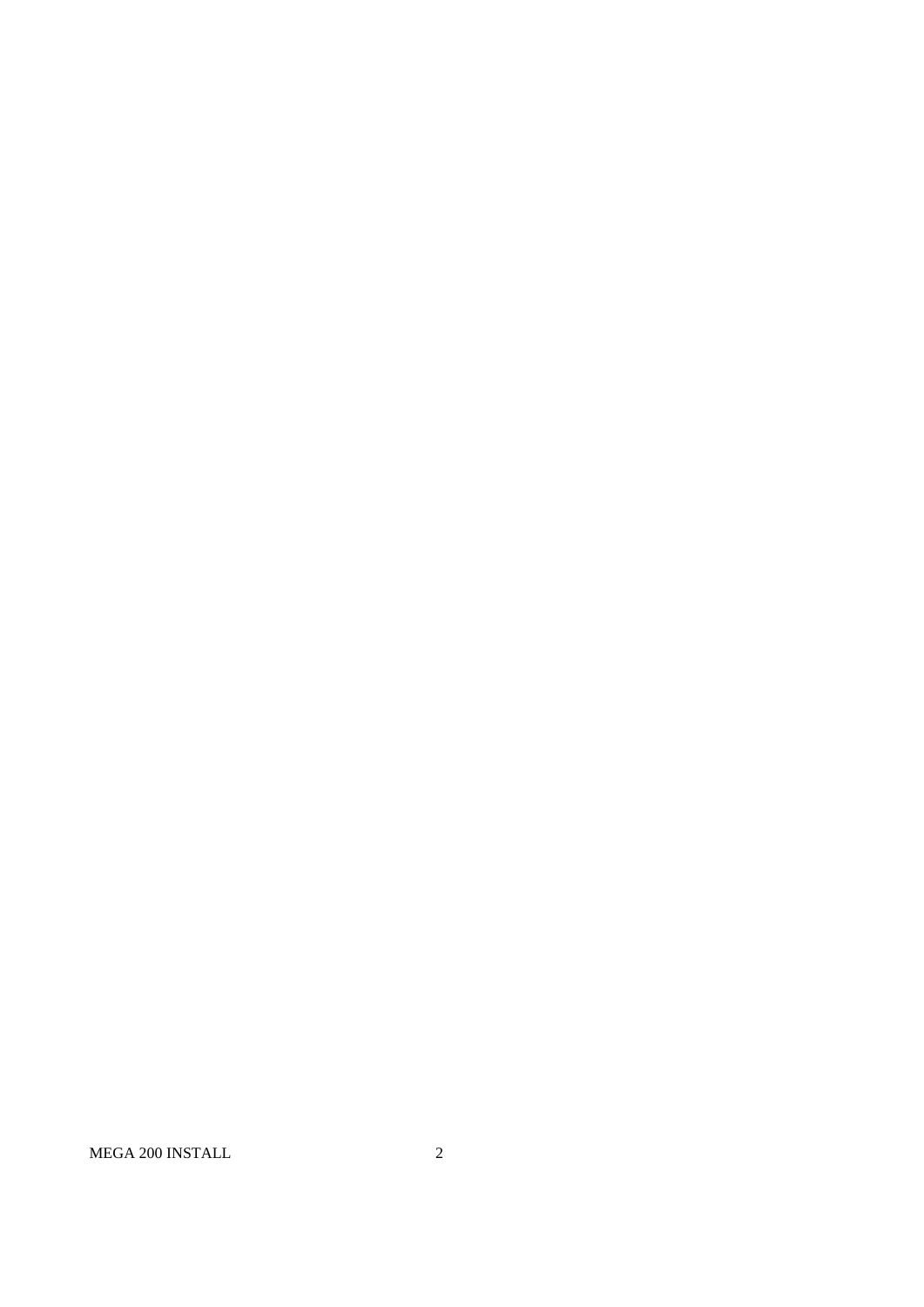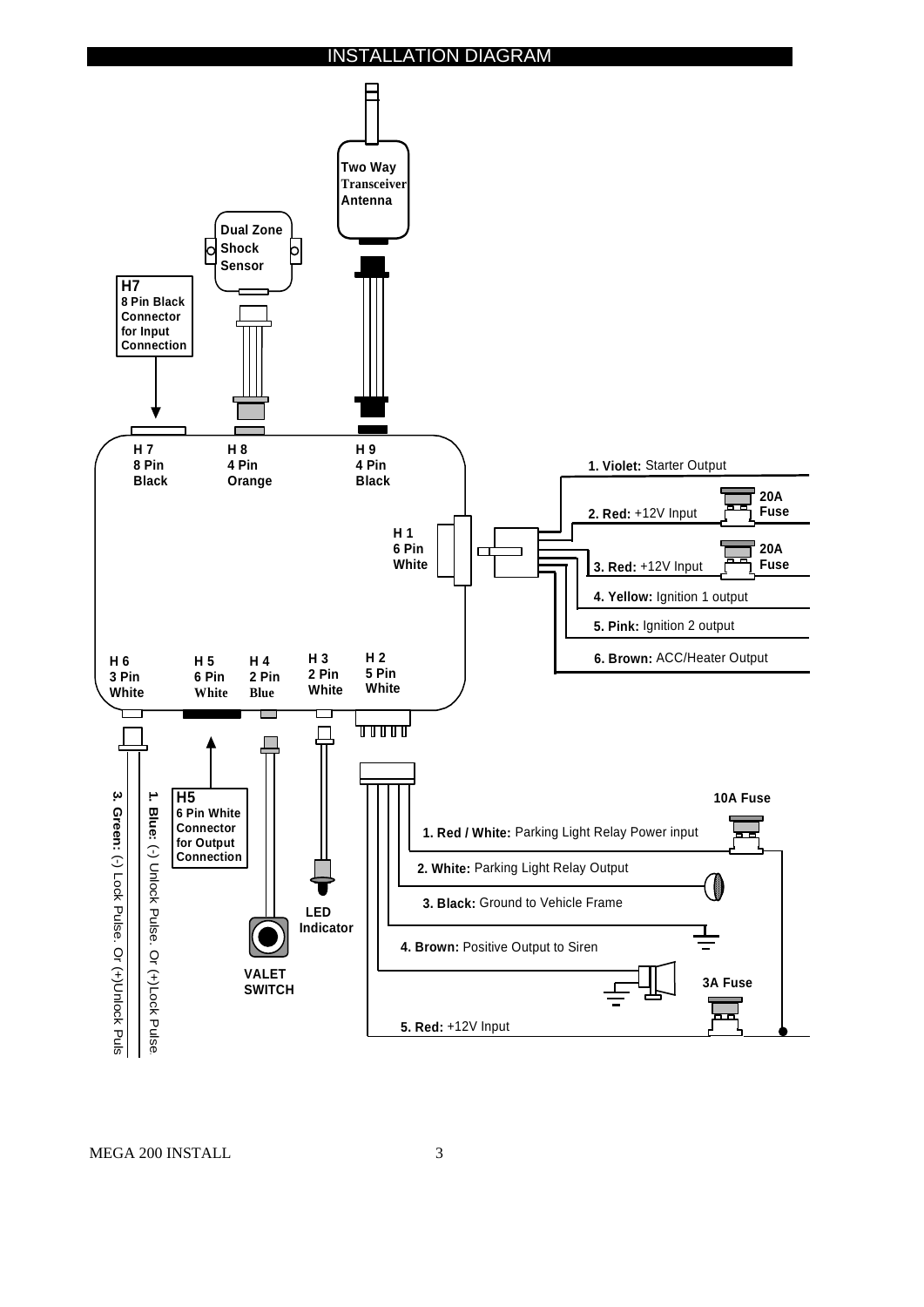## **#H5 6 PIN WHITE CONNECTOR FOR OUTPUT CONNECTION**



## **#H7. 8 PIN BLACK CONNECTOR FOR INPUT CONNECTION:**



**IMPORTANT NOTE:** Directly connect the H7/6 BLACK/WHITE wire to the "GROUND" when this wire is not used.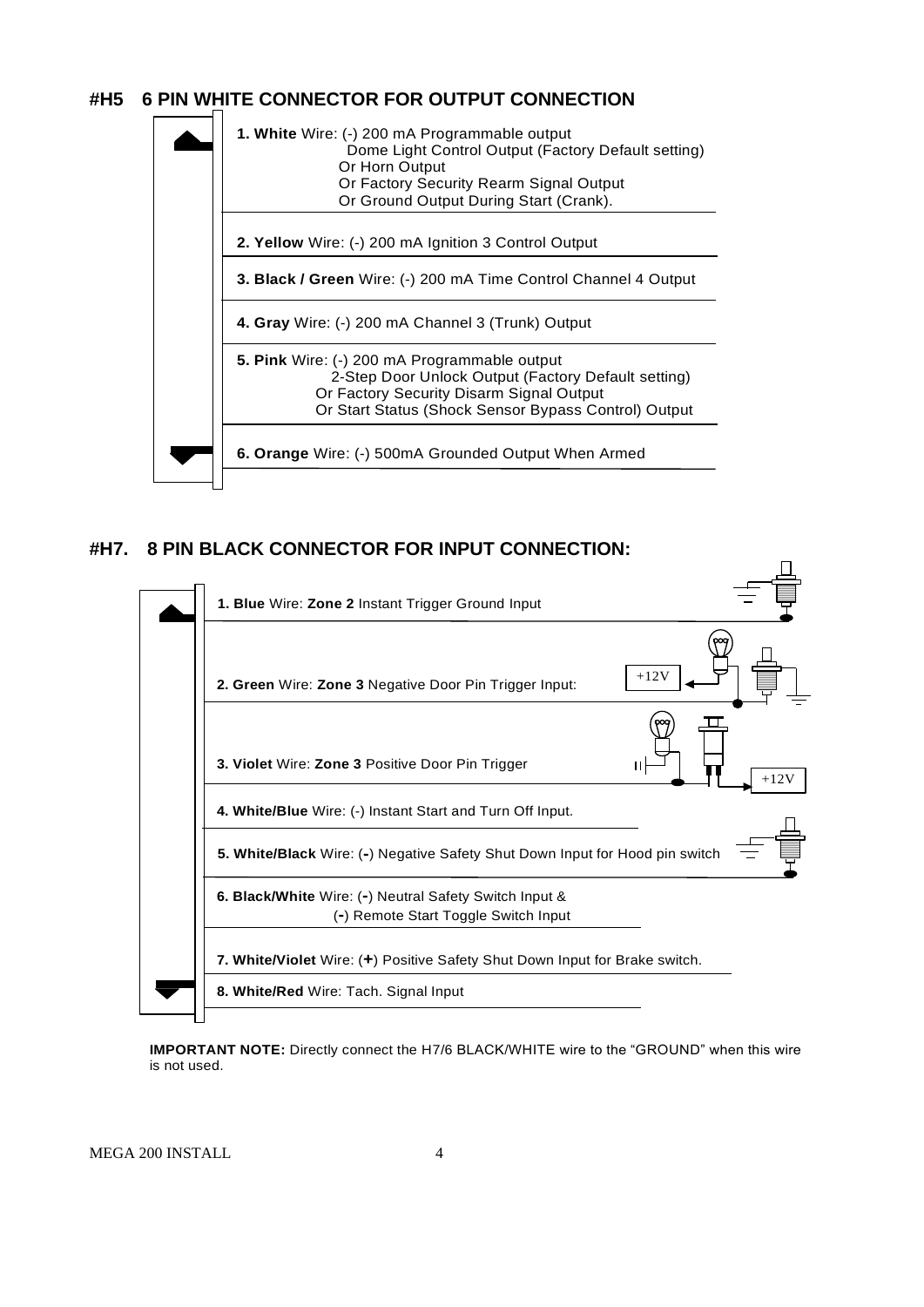## **INSTALLER WARNINGS**

This Remote Starter with Alarm System is designed to be installed on fuel injected vehicles ONLY.

- For automatic transmission vehicle, this system must be installed and wired through a safety switch it will not start in any forward or reverse gear.
- Some automatic transmission vehicle [mainly older GM vehicles with a purple starter wire] have a mechanical-type park safety switch instead of electrical safety switch. The mechanical type does not interrupt the starter circuit when the transmission is any gear and does not offer the 100% level of safety required for remote starting purposes. Therefore, our system should never be installed on any vehicle that uses a mechanical type park safety switch.
- **For automatic transmission vehicle, once you install this system, you must verify that the vehicle** will not start any forward or reverse gear. Regardless of the type of vehicle.
- Read operation manual for operating and programming routine.
- Do not install any component near the brake, gas pedal or steering linkage.
- **Some vehicles have a factory installed transponder immobilizer system that can severely** complicate the installation. There is possibility that this system can not be installed on some immobilizer equipped vehicles.
- Most vehicles have an SRS air bag system. Use extreme care and do not probe any wires of the SRS system.
- Disconnect the car battery before connecting work on the vehicle.
- Check behind panels before drilling any holes. Ensure that no wiring harness or other components are located behind the panels that would otherwise be damaged.
- Use conventional crimp lock, bullet on any wiring. Poor wiring, i.e. taped joints will possibly introduce unreliability into the alarm system and may result in false alarms or incorrect operation.
- Install wiring neatly under carpets or behind trim to prevent possible damage to wires.
- For the wire operates the current more than 10A. We suggest soldering all connection point. Do not use crimp lock type connectors or wire nuts.

#### WIRING

Keep wiring away from moving engine parts, exhaust pipes and high-tension cable. Tape wires that pass through holes on the firewall to prevent fraying. Watch for sharp edges that may damage wires and causes short circuit.

CAUTION: Do not connect the wire harness to the control module until all wiring to vehicle is complete.

## **H1: 6 PIN HEAVY GAUGE WIRING CONNECTION:**

Remember that the system does to start a vehicle is duplicate the functions of the ignition key switch! Below, we will explain the three basic functions of the ignition switch. Since this installation will require analysis of the ignition switch functions, we recommend making the three connections below at the ignition switch harness directly.

H1/1. Violet Wire – Starter Output

Careful consideration for the connection of this wire must be made to prevent the vehicle from starting while in gear. Understanding the difference between a mechanical and an electrical Neutral Start Switch will allow you to properly identify the circuit and select the correct installation method. In addition you will realize why the connection of the safety wire is required for all mechanical switch configurations.

Failure to make this connection properly can result in personal injury and property damage.

In all installations it is the responsibility of the installing technician to test the remote start unit and assure that the vehicle can not start via RF control in any gear selection other than park or neutral. In both mechanical and electrical neutral start switch configurations, the connection of the VIOLET wire will be made to the low current start solenoid wire of the ignition switch harness. This wire have +12 volts when the ignition switch is turned to the "START" (CRANK) position only. This wire have 0 volts in all other ignition switch positions.

NOTE: This wire must be connected to the vehicle side of the starter cut relay (when used). For the electrical neutral switch configuration, this connection must be made between the starter inhibit relay (when used) and the neutral safety switch as shown in the following diagram.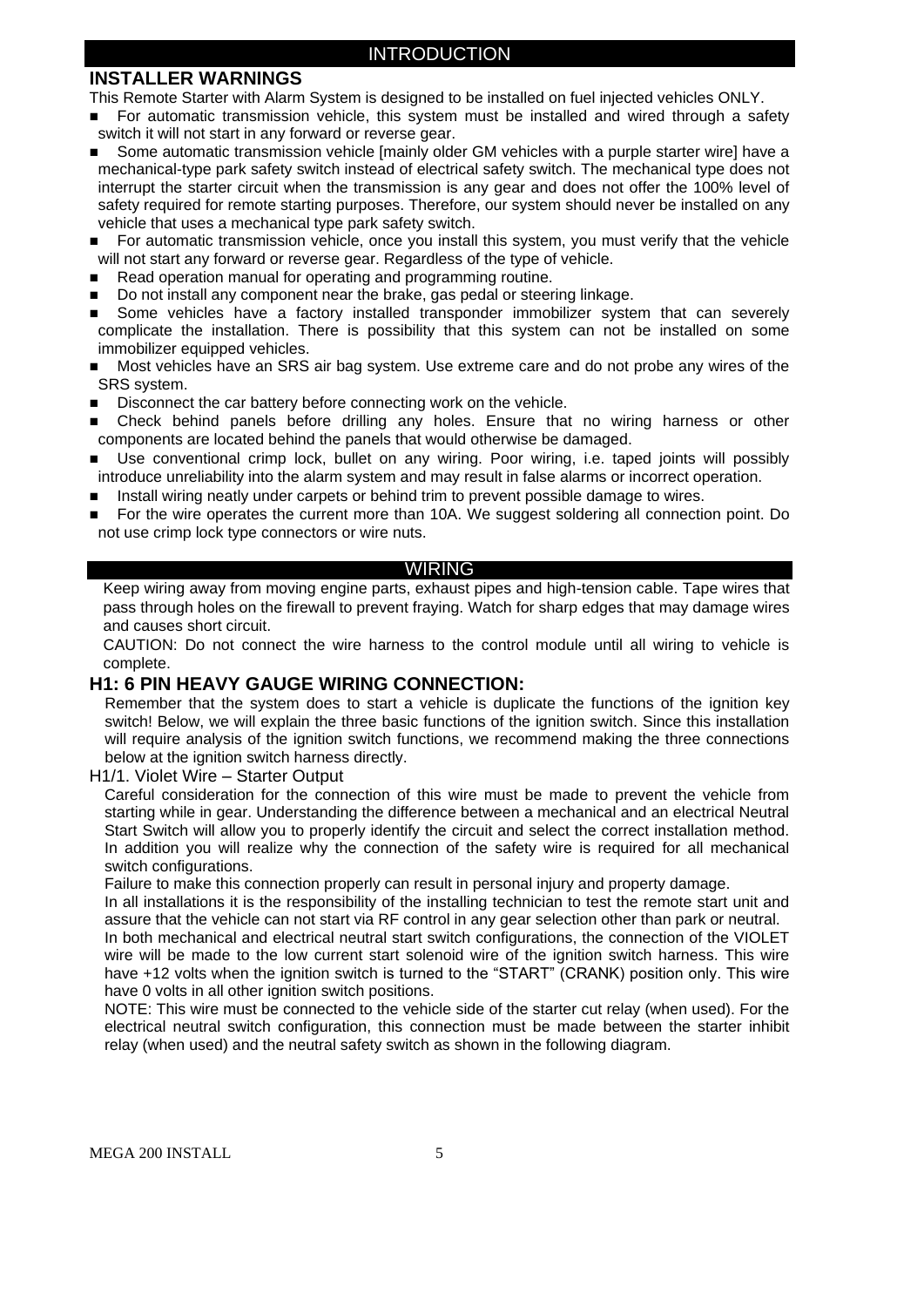Failure to connect this wire to the ignition switch side of the neutral safety switch can result in personal injury and property damage. SEE NEUTRAL START SAFETY TEST FOR FURTHER DETAILS.



H1/2 & H1/3. Red Wire (2) – +12V Power Input

Remove the two 20A fuses prior to connecting these wires and do not replace them until the satellite has been plugged into the control module. These wires are the source of current for all the circuits the relay satellite will energize. They must be connected to a high current source. Since the factory supplies (+) 12V to the key switch that is used to operate the motor, it is recommended that these wires be connected there.

Note: If the factory supplies two separate (+) 12V feeds to the ignition switch, connect one RED wire of the satellite to each feed at the switch.

H1/4. Yellow Wire – Ignition 1 Output

Connect the YELLOW wire to the ignition 1 wire from the ignition switch. The ignition wire should receive "12 volts" when the ignition key is in the "ON" or "RUN" and "START" or "CRANK" position. When the ignition is turned "OFF", the ignition wire should receive "0" voltage.. **The Yellow wire must be connected.**

#### H1/5. Pink Wire – Ignition 2 Output

Some vehicles have [2] ignition wires that must be power. Connect the PINK wire to the ignition 2 wire from the ignition switch. The ignition wire should receive "12 volts" when the ignition key is in the "ON" or "RUN" and "START" or "CRANK" position. When the ignition is turned "OFF", the ignition wire should receive "0" voltage. If the PINK wire is not used, cap the end of the wire.

H1/6. Brown Wire –Accessory Output (Heater /ACC Output)

Connect the BROWN wire to the accessory wire in the vehicle that powers the climate control system.

An accessory wire will show + 12 volts when the ignition switch is turned to the "ACCESSORY" or "ON" and "RUN" positions, and will show 0 Volts when the key is turned to the "OFF" and "START" or "CRANK" position. There will often be more than one accessory wire in the ignition harness. The correct accessory wire will power the vehicle's climate control system. Some vehicle may have separate wires for the blower motor and the air conditioning compressor. In such cases, it will be necessary to add a relay to power the second accessory wire.

#### **H2: 5 PIN WIRE HARNESS:**

H2/1. Red / White Wire – Parking Light Relay Input --

The RED/WHITE wire is the input to the flashing parking light relay. The connection of the RED/WHITE wire will determine the output polarity of the flashing parking light relay.

If the vehicle you are working on has +12volt switched parking lights, you don't need connect this wire. This wire already connected to +12volt.

If the vehicle's parking lights are ground switched, cut the RED/WHITE wire, connect the RED/WHITE wire to chassis ground.

H2/2. White Wire –Parking Light Relay Output (+12 V 10A Output) --

Connect the WHITE wire to the parking light wire coming from the headlight switch. Do not connect the WHITE wire to the dashboard lighting dimmer switch. (Damage to the dimmer will result). The limitation of the WHITE wire is 10 AMP max. Do not exceed this limit or damage to the alarm and parking relay will result.

H2/3. Black Wire – System Ground –

This is main ground connection of the alarm module. Make this connection to a solid section of the vehicle frame. Do not connect this wire to any existing ground wires supplied by the factory wire loom, make the connection to the vehicle's frame directly.

H2/4. Brown Wire – Siren Drive Programmable Output – (See Alarm Feature **III - 1** Programming)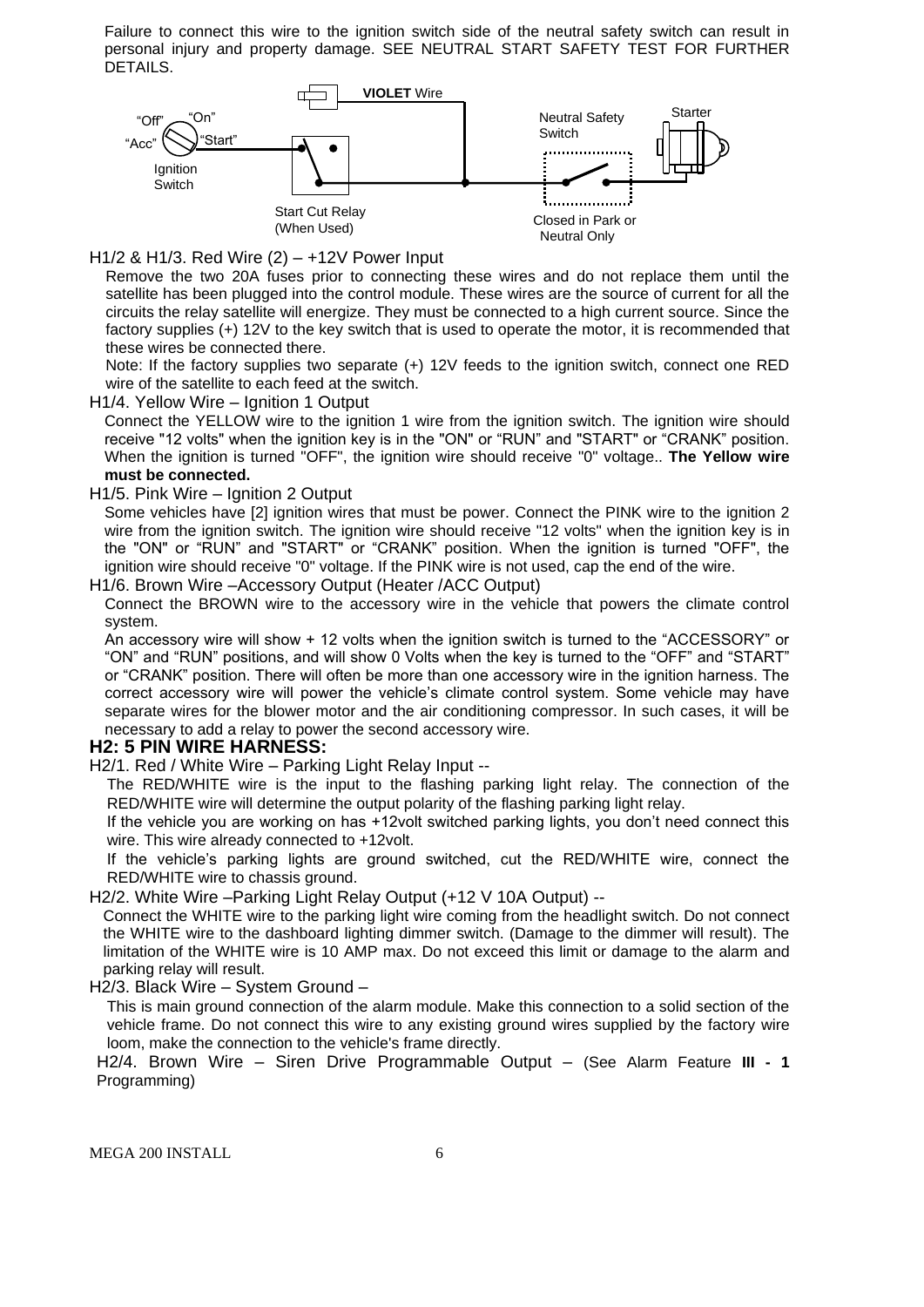This is the positive (+) output connection for the siren. Current capacity is 2 amps. Make connection to the (+) red wire from the siren. Make the (-) black wire coming from the siren to a good chassis ground.

H2/5. Red Wire –System Power (+12V Constant) --

#### The RED wire supplies power to the system. Connect this wire to a constant +12 volt source. **H3. 2 PIN WHITE CONNECTOR FOR THE LED STATUS INDICATOR:**

The led indicator status should be mounted in a highly visible area such as top of the dashboard, on top of the shifter console or on dashboard face. Leave at least 6mm space behind the mounting location for LED housing. Once a suitable location is chosen, drill a 6mm hole. Run the LED wires through the hole then press the 2 pin LED housing into the place. Route the LED wires to the control module.

## **H4. 2 PIN BLUE CONNECTOR FOR THE VALET SWITCH:**

Select a mounting location for the switch that is easily accessible to the driver of the vehicle. The switch does not have to be concealed, however, concealing the switch is always recommended, as this provides an even higher level of security to the vehicle. Mount the valet switch in a hidden but accessible location. Route the valet switch wires to the control module.

## **H5: 6-PIN MINI WHITE CONNECTOR WIRE HARNESS:**

H5/1. White Wire –(-) 200ma Programmable Output.

Dome Light Control Output (Factory Default Setting)—

This wire becomes grounded when the dome light controls circuit active. The current capacity of this wire is 200mA. This wire can control the operation of the interior lights. An optional 10 Amps relay can be used to this system for interior lights operation.

a). Upon disarming, the interior lights will remain on for 30 seconds.

b). If the vehicle is violated, the interior light will flash for the same duration as the siren.

#### Horn Output– See Alarm Feature **III - 2** Programming)

This wire is provided to use the existing vehicle's horn as the alarm system's optional's warning audible device. It's a transistorized low current output, and should only be connected to the low current ground output from the vehicle's horn switch. When the system is triggered, the horn will sound.

Factory Security Rearm Signal Output– (See Alarm Feature **III - 2** Programming)

This wire is designed to rearm a factory installed security system. This wire will supply a pulse whenever the remote start times out or is shut dowm using the transmitter and remote door locking..

Ground Output During Start (Crank) – (See Alarm Feature **III - 2** Programming)

This wire will provide a 200 mA ground output while the starter output of the remote start unit is active. This output can be used to activate the Crank Low/Bulb Test wire found in some GM vehicles. This wire is also referred to as the ECM wake up wire in some vehicles.

## H5/2. Yellow Wire  $-$  (-) 200ma Ignition 3 Output  $-$

This wire provides a 200mA (-) ground output that becomes active 4 seconds before the remote start unit initialize, and remains grounded while running.

#### **Ignition 3 output:**

Some newer vehicles use a third ignition wire which is required to start and keep the vehicle's engine running. If this is the case, wire an IGN 3 **Yellow Wire** relay (not supplied) as shown below: Do not connect any vehicle circuits together, they are isolated for a resaon.



## **Transponder interfacing using relay:**

 If the vehicle has transponder system installed, you will need to by-pass the system while the vehicle is

operating under the control of the Remote Start Unit. To do this:

- 1. You will need a transponder key that's already programmed to the vehicle.
- 2. Remove the trim around the ignition switch.
- 3. Wrap a thin (28 30awg) wire tightly around ignition switch 6 to 8 times and secure it.
- 4. About 6"down line make another loop of approximately 2"diameter.
- 5. Place the key inside this loop and secure it to the loop.
- 6. Connect on end of the (28 30awg) wire to pin (87) of the relay module.
- 7. Connect the other end of the loop wire to Pin (30) of relay module.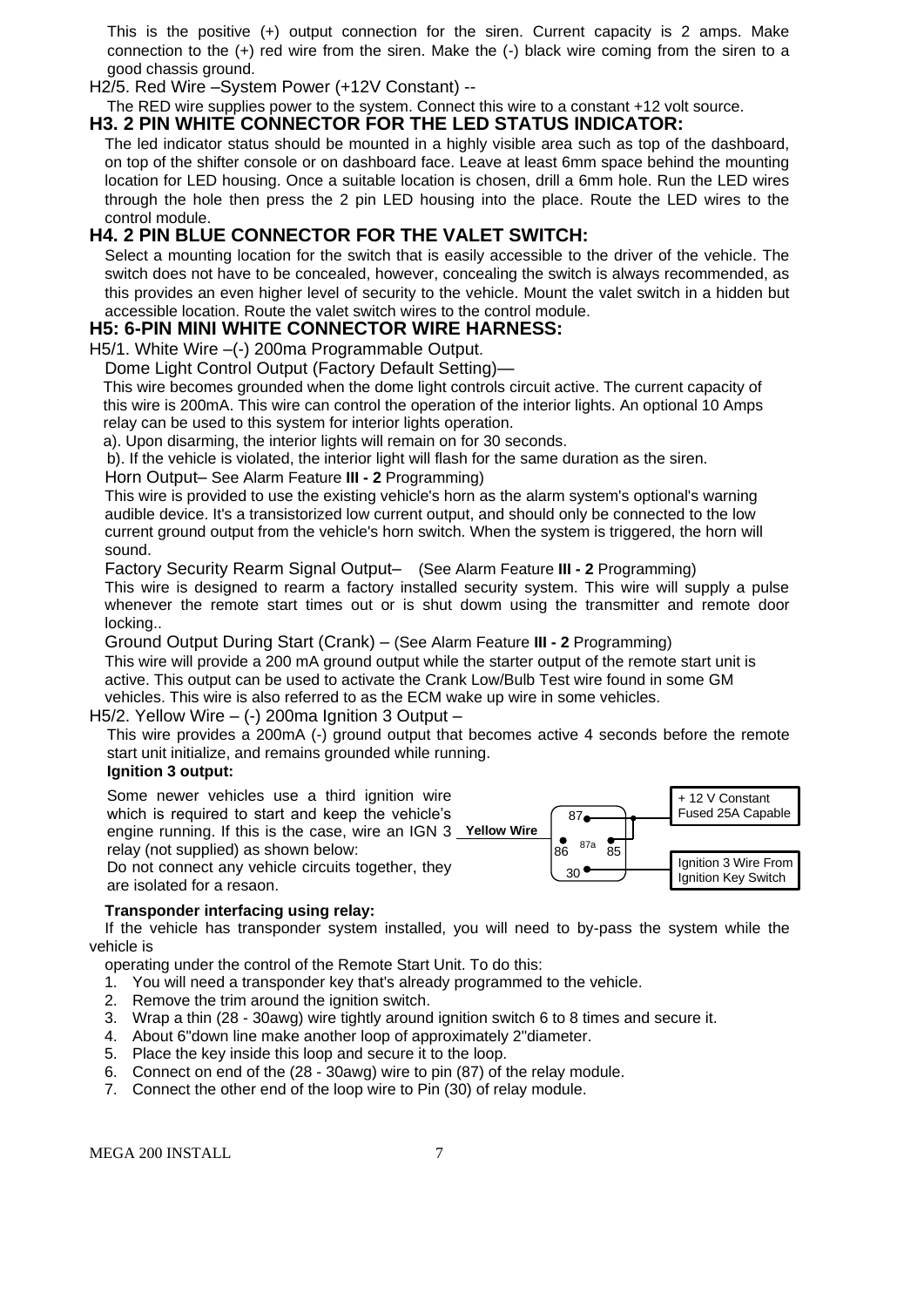- 8. Connect the pin (86) of the relay module to the ignition wire from the ignition switch.
- 9. connect the pin (85) of the relay module to the **H5/2 Yellow** wire of 5-pin mini white connector.



#### **GM VATS KEY OVERRIDE:**

If the vehicle has the General Motor VATS system installed, you will need to by-pass the system while the vehicle is operating under the control of the Remote Start Unit. To do this:

- 1. Measure the resistance of the resistor pellet on the ignition key then select a resistor within 5% of the key's value.
- 2. Locate the pair of VATS wires in the vehicle, usually a pair of thin gauge wires running from the ignition switch to the VATS control module.
- 3. Connect the YELLOW wire from Remote Start Unit to TERMINAL #85 of an external relay. Connect terminal #86 of the relay to a fused +12 volt.
- 4. Cut (#1) wire (as shown), and connect the ignition switch side of the cut wire to terminal #87a of the relay. Connect the other side of the (#1) wire to terminal #30.
- 5. Connect the previously selseced resistor from terminal #87 to the second(#2) wire (as shown).



H5/3 Black / Green Wire – (-) 200mA Timer Control Channel 4 Output –

This wire is built-in user-programmable timer output provides a ground through this wire. Press the transmitter **a** and  $\mathcal{F}$  buttons at the same time. You may program the built-in timer to send a ground signal for any time interval between 1 second and 2 minutes. For instance, this timer output may be used to turn on the headlight with the remote control. Also on certain BMW, Mercedes Benz, Jaguar and Volkswagen cars, you can use this unique timed output to allow remote closure of all power window and sunroof without the need for an external module! (See Alarm Feature **III – 4** Programming) (Factory default setting on momentary grounded)

#### H5/4 . Gray Wire – Channel 3 (Trunk Release) Output

This will become a 1 second pulse ground by activate channel 3 on transmitter for two seconds, the current capacity of this wire is 200 mA. This feature allows you to remote control trunk release or other electric device.

H5/5. Pink Wire –(-) 200ma Programmable Output (See Alarm Feature **III - 3** Programming) 2 Steps Unlock Output – (Factory Default Setting) –

The 2 steps unlock feature will work for the most fully electronic door lock circuit. The vehicle must have an electronic door lock switch (not the lock knob or key switch), which locks and unlocks all of vehicle's doors. When wired for this feature, press the disarm (or unlock) button one time will disarm the alarm and unlock the driver's door only. If, press disarm (or unlock) button two times within 3 seconds, the alarm will disarm and all doors will unlock.

Factory Security Disarm Signal Output–

This wire is designed to disarm a factory installed security system. This wire sends a negative (-) 1 seconds pulse upon a remote start and remote door unlocking. Some factory systems must be disarmed to allow remote starting. In most cases, this wire may be connected directly to the factory alarm disarm wire. The correct wire will show nagative ground when the key is used to unlock the doors or trunk. This wire is usually found in the kick panel area in the wiring harness coming into the car body from the door.

Start Status (Shock Sensor Bypass Control) Output –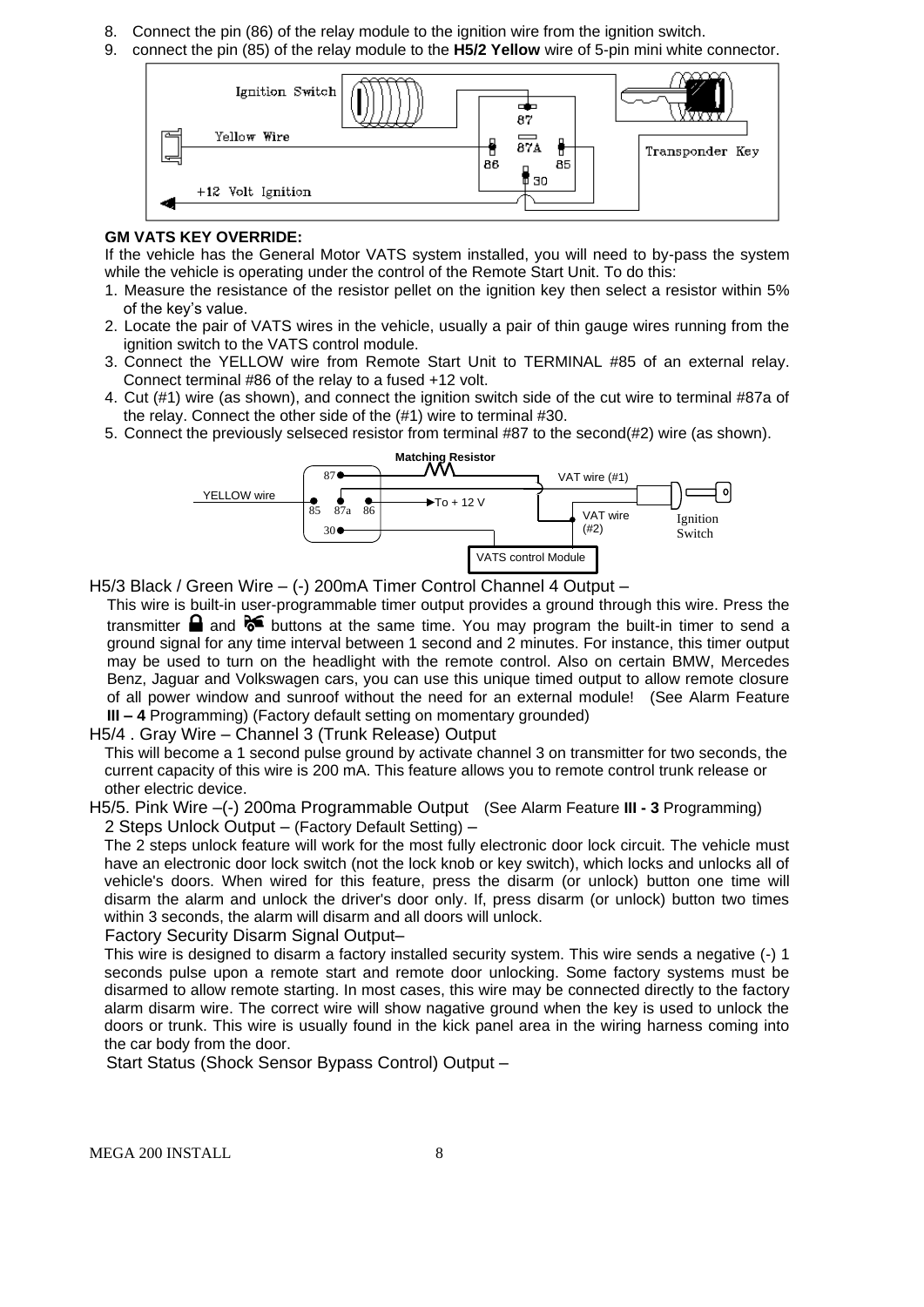This wire is designed to by-pass shock sensor module. This wire will supply an output at all times the remote start is operating plus an additional 3 seconds after the remote start unit turn off. H5/6 Orange Wire -(-) 500ma Grounded Output When Armed --

This wire will become grounded when the alarm is armed. The current capacity of this wire is 200mA. This output can control starter disable, when an intrusion is detected and the system is triggered. The vehicles prevent from any unauthorized starting.



#### **H7: 7 PIN MINI BLACK CONNECTOR :**

H7/1. Blue Wire – Ground Instant Trigger Input --

This wire is the ground trigger input wire for hood/trunk pin switches.

H7/2. Green Wire – Negative Door Switch Sensing Input --

This wire is the ground trigger input wire for negative door pin switch. This wire is connection for "grounding" type factory door pins locate the "common wire" that connects the door pin switches. Make the connection of the GREEN Wire here.

H7/3. Violet Wire – Positive Door Switch Sensing Input --

This wire is the positive trigger input wire for positive door pin switch. This wire is connection for "positive" type factory door pins(typical FORD MOTOR). Locate the "common wire" for all door pins and make the connection of the VIOLET Wire here.

H7/4 White / Blue Wire – (-) Instant Start / Stop Input – (See Alarm Feature **III - 5** Programming) This wires activates and turns off the remote starter each time it sees a momentary ground signal. Normally only used for testing during installation or when activating the module from an after-market system.

H7/5. White/Black Wire – Negative Safety Shut Down Input –

The WHITE/BLACKE wire provides an instant shutdown for the remote start, whenever it is grounded. Connect the wire to the hood pin switch previously installed. This wire must be routed though a grommet in the firewall and connected to the hood pin switch. If the pin switch is to be used with an alarm system, connect this wire with diode.

**Important!** This connection is a safety wire and must be connected as shown and tested as specifiled. Failure to do so may result in personal injury or property damage. See detail of wiring in the following diagram. This wire may also be used if the vehicle brake light circuit switches ground to the brake lights. An isolation diode must be used for ground switched brake light circuits and must be connected to the output of the brake switch.



H7/6. BLACK/WHITE Wire  $-$  (-) Remote Start Enable Toggle Switch Input  $-$ — (-) Neutral Safety Switch Input —

When the BLACK/WHITE wire is grounded, the remote start unit is operable. When this wire is open from ground, the remote start is disable.

1. The optional "remote start toggle switch" can be added on to temporarily disable the Remote Start Device, it can prevent the vehicle from being remote started accidentally. This feature is useful if the vehicle is being serviced or stored in an enclosed area. To disable the remote start,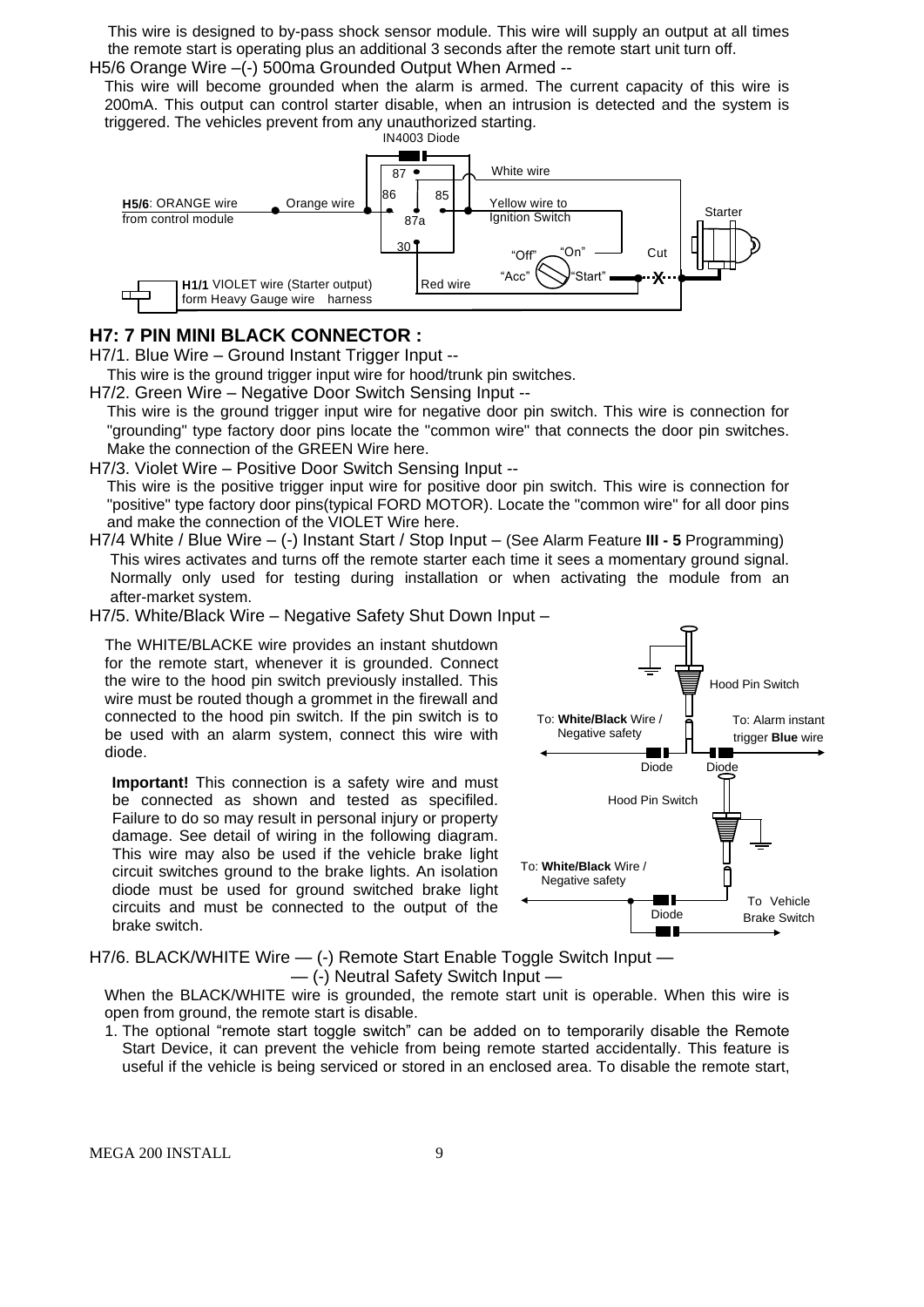move the optional remote start enable toggle switch to the OFF position. To enable the remote start, move the optional remote start enable toggle switch to the ON position.

- 2. If needed, This wire can connect to the PARK/NEUTRAL switch in the vehicle. (See the TESTING YOUR INSTALLATION GUIDE)
- **IMPORTANT NOTE: Directly connect the BLACK/WHITE wire to the "GROUND" when this wire is not used.**
- H7/7. White/Violet Wire Positive Safety Shut Down Input

This wire provides an instant shutdown for the remote start, whenever it gets +12volts. If the brake lights switch in the vehicle switches +12 volts to the brake light circuit, connect this wire to the output side of the brake switch. This will allow the remote start to shut down if an attempt is made to operate the vehicle without the key while running under the control of the remote start. In most vehicles, in order to shift gear, the brake pedal must be depressed. The brake input will in turn cause the remote start unit to shut off. See below diagram.



H7/8. White /Red Wire – Tach. Signal connection —

Note: You should connect this wire if you program the Start Feature **II – 2** to "Engine checking TACH." Otherwise, do not connect this wire and tape the end.

**Note:** No connection of this wire is required, if you use the voltage or timer checking type mode.

This input provides the remote start system with information about the engine's revolutions per minute (RPM). It can be connected to the negative side of the coil in vehicle with conventional coils. In multi-coil and high-energy ignition system, locating a proper signal may be more difficult. Once connected,

To test for a tachometer wire, a multi-meter capable of test AC voltage must be used. The tachometer wire will show between 1V and 6V AC at idle, and will increase as engine RPM increases. In multi-coil ignition system, the system can learn individual coil wire. Individual coil wires in a multi-coil ignition system will register lower amounts of AC voltage. In addition, if necessary, the system can use a fuel-injector control wire for engine speed sensing. Common locations for a tachometer wire are the ignition coil itself, the back of the gauges, engine computers, and automatic transmission computers.

**IMPORTANT:** Do not test tachometer wires with test light or logic probe as this may cause damage.

How to find a tachometer wire with your multi-meter

- 1. Set the ACV or AC voltage (12V or 20V is fine.)
- 2. Attach the (-) probe of the meter to chassis ground.
- 3. Start and run the vehicle.

4. Probe the wire you suspect of being the tachometer wire with the red probe of the meter.

5. If this is the correct wire, the meter will read between 1V and 6V.

#### **Important Note: You must program the "Tach Signal" before trying to remote start. H8. 4 PIN ORANGE CONNECTOR FOR 2 STAGE SHOCK SENSOR**

|  | 4. Green Wire / Zone 1    |
|--|---------------------------|
|  | 3. Blue Wire / Zone 4     |
|  |                           |
|  | 2. Black Wire / Negativ   |
|  |                           |
|  | 1. Red Wire $/ +12$ Volts |
|  |                           |

#### **H9. BLACK 4-PIN CONNECTOR. – TWO-WAY TRANSCEIVER/ANTENNA MODULE**

The Two-way transceiver/antenna mounts on the location above the belt line (dashboard) of the vehicle for best reception. We suggest you mount it on the lower left or upper left-hand side of windshield.

**2. Black** Wire / Negative

**4. Green** Wire / **Zone 1** Warn Away Input **3. Blue** Wire / **Zone 4** Ground Trigger

**Warning!** Do not mount in such a manner that it obstructs the driver's view.

- Remove the protective tape backing.
- Carefully align the two-way transceiver/antenna and apply to windshield.
- Route the black connector wire behind the trim and connect to the two-way transceiver/antenna.
- Connect the other end to the control module.
- Special considerations must be made for windshield glass as some newer vehicles utilize a metallic shielded glass that will inhibit or restrict RF reception. In these vehicles, route the two ways transceiver antenna module away from metallic shielded window glass as far as possible.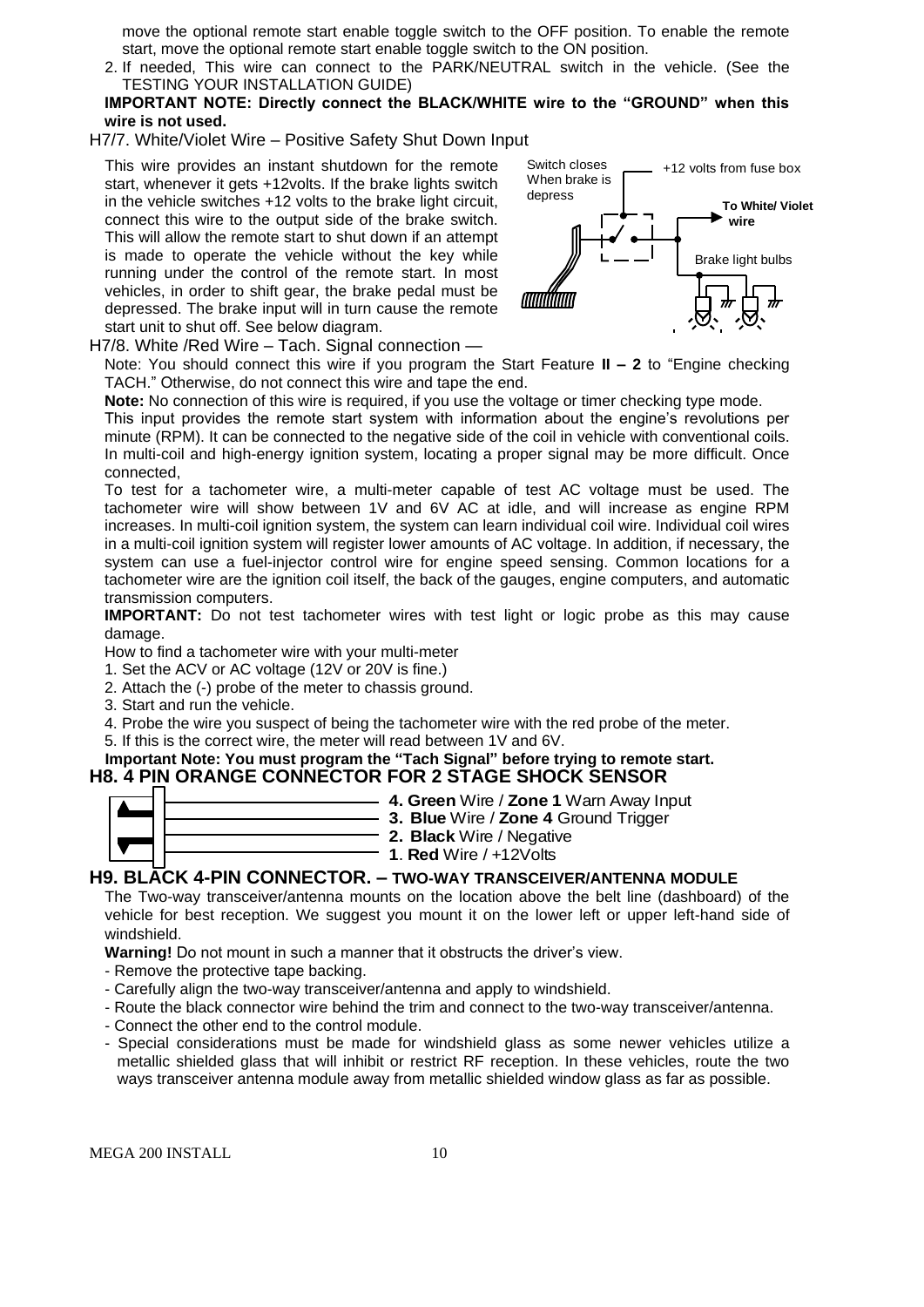## **H6. 3 PIN DOOR LOCK CONNECTOR:**



#### **NEGATIVE TRIGGER DOOR LOCK SYSTE**



## **INSTALL NEW DOOR LOCK MOTOR**



#### **POSITIVE TRIGGER DOOR LOCK SYSTEM**



## **VACUUM OPERATED CENTROL LOCKING**



#### **5-WIRE ALTERNATING DOOR LOCK**

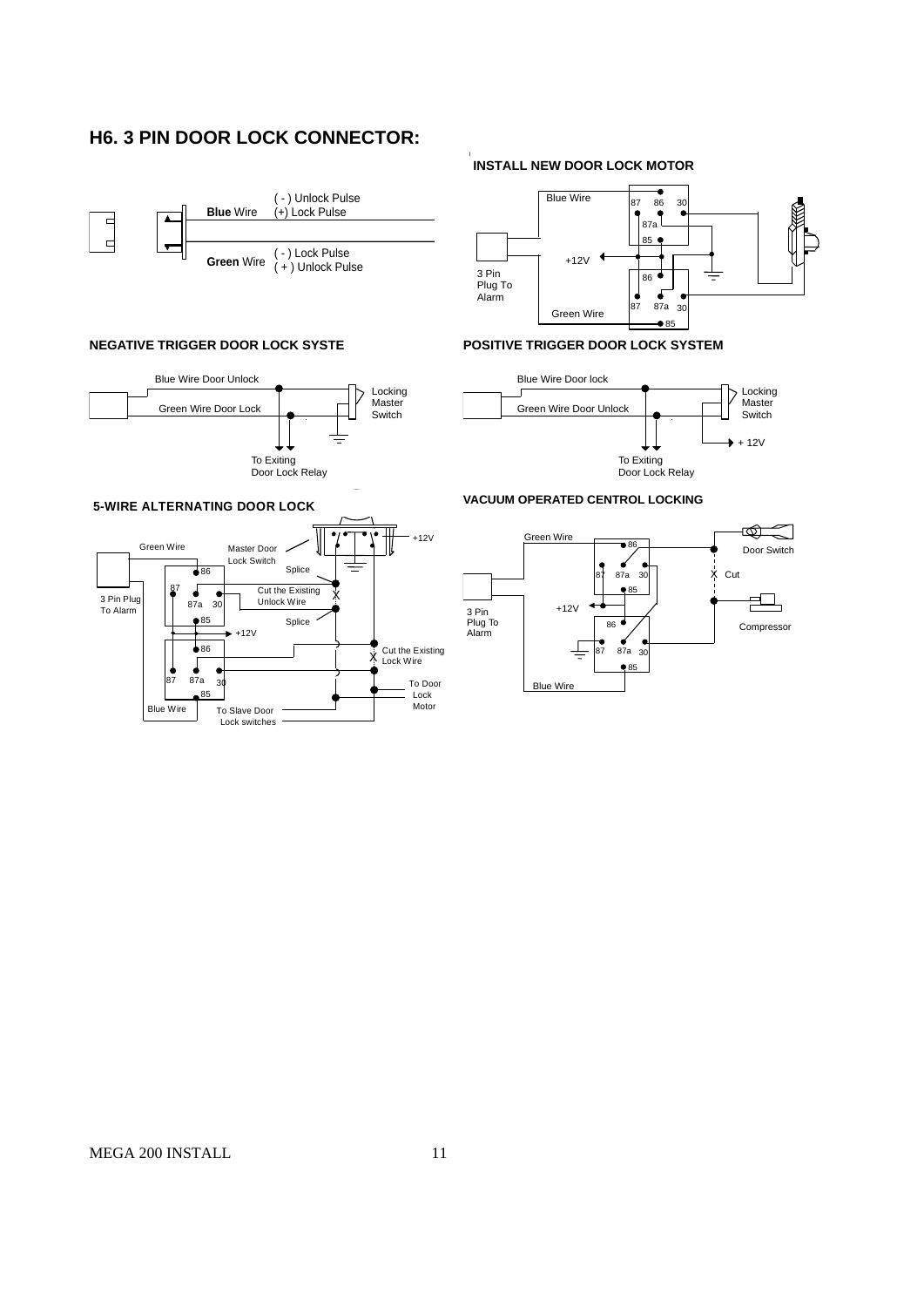#### **2 STEP DOOR UNLOCK WIRE CONNECTION FOR 5 WIRE ALTERNATING DOOR LOCKS**



#### **2 STEP DOOR UNLOCK WIRE CONNECTION FOR GROUND SWITCHED DOOR LOCKS**



## **VACUUM OPERATED DOOR LOCKING SYSTEM:**

TYPICAL OF MERCEDES BENZ AND AUDI. Locate the wire under the driver's kick panel. Use the voltmeter connecting to ground, verify that you have the correct wire with the doors unlocked, the voltmeter will receive "12 volts". Lock the doors and the voltmeter will read "0 volt". Move the alligator clip to +12V and the voltmeter will receive "12 volts". Cut this wire and make connections. Be sure to program door lock timer to 3.5 seconds.(See Alarm Feature **II – 1** Programming).

## **2 STEP DOOR UNLOCK WIRE CONNECTION FOR POSITIVE SWITCHED DOOR LOCKS**



## **PROGRAMMING** A. PROGRAMMING THE REMOTE TRANSMITTER:

**Note:** This mode will only retain the last 4 remote transmitters programmed. If the transmitter memory is exceeded, the security system will start deleting transmitters from memory in chronological order.

- 1. Turn the Ignition 'switch 'OFF/ON' 3 TIMES and stay in ON position. Within 15 seconds.
- 2. Push the Valet switch **3** times and holding in on **3rd** push until a long chirp is hearing then release the valet switch. You are now in the Transmitter programming mode.
- 3. Press and hold any button of the transmitter until the siren responds with a confirming chirp, indicating the signal has been stored into memory.
- 4. If you have additional transmitters (up to 4) that need to be programmed, repeat step 3 for each transmitter.
- **Exit:** Turn Ignition to 'OFF' position, or leave it for 15 seconds. A 3 long chirps & 3 parking light flashes to confirm exit.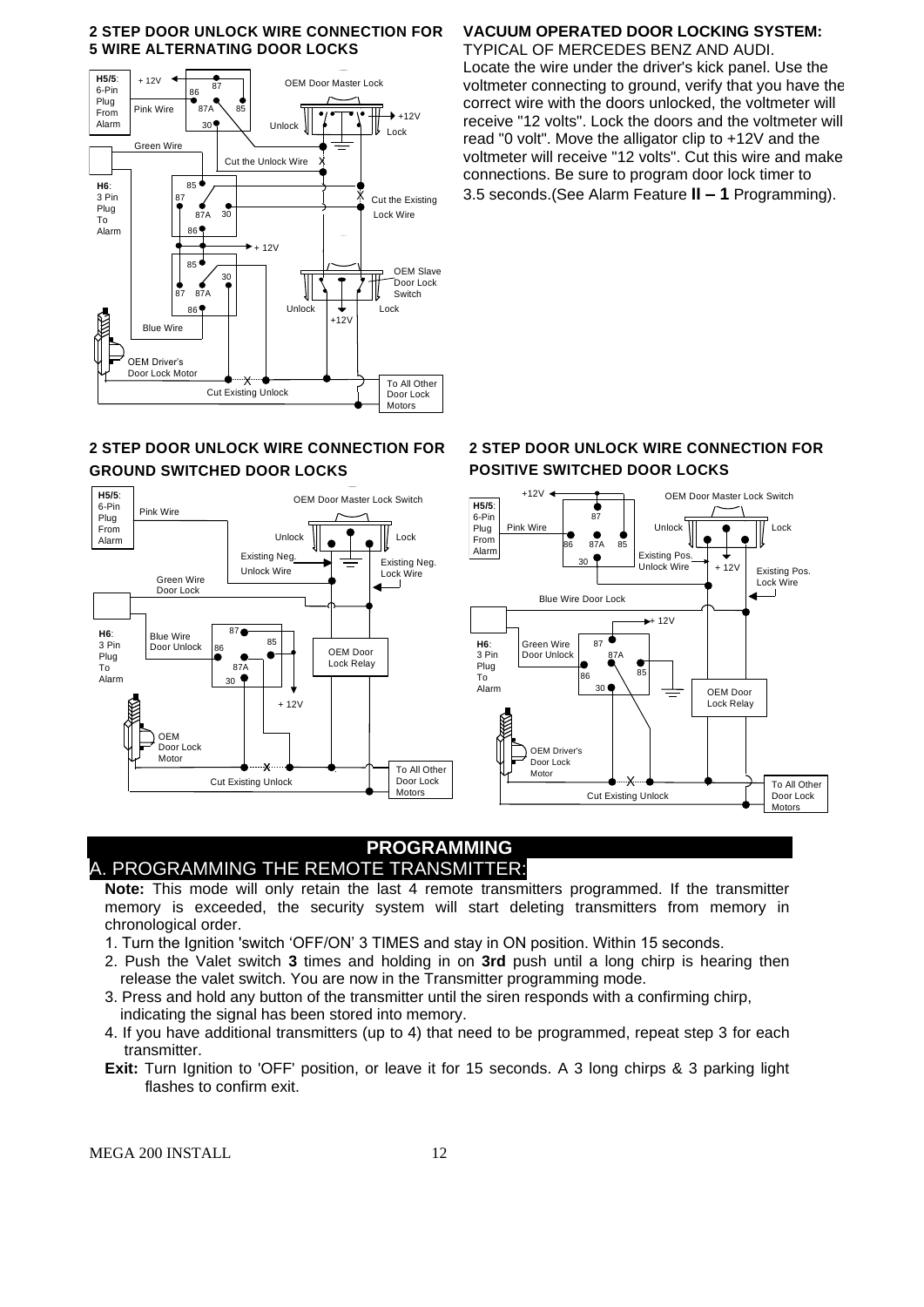## B. ALARM FEATURES PROGRAMMING:

## **ALARM FEATURE "I" PRORAMMING:**

- 1. Turn the Ignition 'switch 'ON/OFF' 3 TIMES and stay in OFF position.
- 2. Push the Valet switch 2 times and holding in on 2<sup>nd</sup> push until one chirp with a long chirp is hearing then release the valet switch. You are now in the Alarm feature **'I'** programming mode.
- 3. Press and release the transmitter button 'A' corresponding to the feature 'A' you want to change.
	- a. The siren chirps and LED pause will indicate newly setting.
	- b.The system would advance to [2] LED flash, [2] chirp. (The factory default settings is always [1] LED flash, [1] chirp.)
- 4 Depress the transmitter button 'A' again to change the feature again. Simple keep re-depressing the transmitter button 'A' again until the module advances to your desired setting.

| 5. Depress the transmitter button 'B' corresponding to the feature 'B' you wants to program. |                       |                      |                     |                |  |
|----------------------------------------------------------------------------------------------|-----------------------|----------------------|---------------------|----------------|--|
| Press                                                                                        | One Chirp /           | Two Chirps /         | Three Chirps /      | Four Chirps /  |  |
| Transmitter                                                                                  | LED one pulse         | LED two pulse        | LED three pulse     | LED four pulse |  |
| <b>Factory Default Setting</b><br><b>Button</b>                                              |                       |                      |                     |                |  |
| $1 \nightharpoonup$                                                                          | All chirps on         | Siren chirp on only  | Horn chirp on only  | All chirps off |  |
|                                                                                              |                       | Passive arming       | Passive arming with |                |  |
| $2\overline{a}$                                                                              | Active arming         | without passive door | passive door        |                |  |
|                                                                                              |                       | locking              | locking.            |                |  |
| 35                                                                                           | Automatic Rearm on    | Automatic Rearm off  |                     |                |  |
| $4$ *                                                                                        | Instantly Door Ajar   | 45 seconds delay     |                     |                |  |
|                                                                                              | Warning               | Door Ajar Warning.   |                     |                |  |
| $5 - 1 + *$                                                                                  | Without Car-jack mode | Active Car-jack mode | Passive Car-jack    |                |  |
|                                                                                              |                       |                      | mode                |                |  |

**Exit:** Turn Ignition to 'ON' position, or leave it for 15 seconds. A 3 long chirps & 3 parking light flashes to confirm exit.

#### **3 / 45 seconds Delay Door Ajar Warning:**

This feature controls the error chirp that is generated if the system is armed with the door trigger active. This useful in a vehicle that has a long dome light delays after the door has been closed. If the system is armed before the dome light has turned off, the security system will generate the door trigger error chirp. Use this feature to disable the door open error chirp.

## **ALARM FEATURE "II" PRORAMMING:**

- 1 . Turn the Ignition 'switch 'ON/OFF' 3 TIMES and stay in OFF position.
- 2 . Push the Valet switch **4** times and holding in on the **4 th** push until **two** chirps with a long chirp is hearing then release the valet switch. You are now in the Alarm feature **'II'** programming mode.
- 3 . Press and release the transmitter button 'A' corresponding to the feature 'A' you want to program.

| r · - o · - · ·<br>Press | One Chirp / LED                                | Two Chirps / LED                                              | Three Chirps / LED                                                                                  | Four Chirps / LED                                      |
|--------------------------|------------------------------------------------|---------------------------------------------------------------|-----------------------------------------------------------------------------------------------------|--------------------------------------------------------|
| Transmitter              | one pulse                                      | two pulse                                                     | three pulse                                                                                         | four pulse                                             |
| <b>Button</b>            | <b>Factory Default</b>                         |                                                               |                                                                                                     |                                                        |
|                          | <b>Setting</b>                                 |                                                               |                                                                                                     |                                                        |
| $1 \bigoplus$            | 0.8-second Door                                | 3.5-second Door                                               | Double pulse unlock                                                                                 | Door lock with                                         |
|                          | lock pulses.                                   | lock pulse.                                                   |                                                                                                     | "Comfort Feature"                                      |
| $2\rightarrow$           | Ignition controlled<br>door locks &<br>unlocks | Ignition controlled<br>door locks only                        | Ignition controlled<br>door unlocks only                                                            | Without ignition<br>controlled door locks<br>& unlocks |
| 356                      | Door lock before<br>start                      | Door lock after<br>shut-down                                  | Door lock before<br>start and Door lock<br>after shut-down                                          | Without this feature                                   |
| $4$ *                    | Pathway illumination<br>feature "off"          | Parking light "on" for<br>30- second upon an<br>unlock signal | Parking light "on" for<br>30- second upon an<br>unlock signal &<br>10-second upon a<br>lock signal. |                                                        |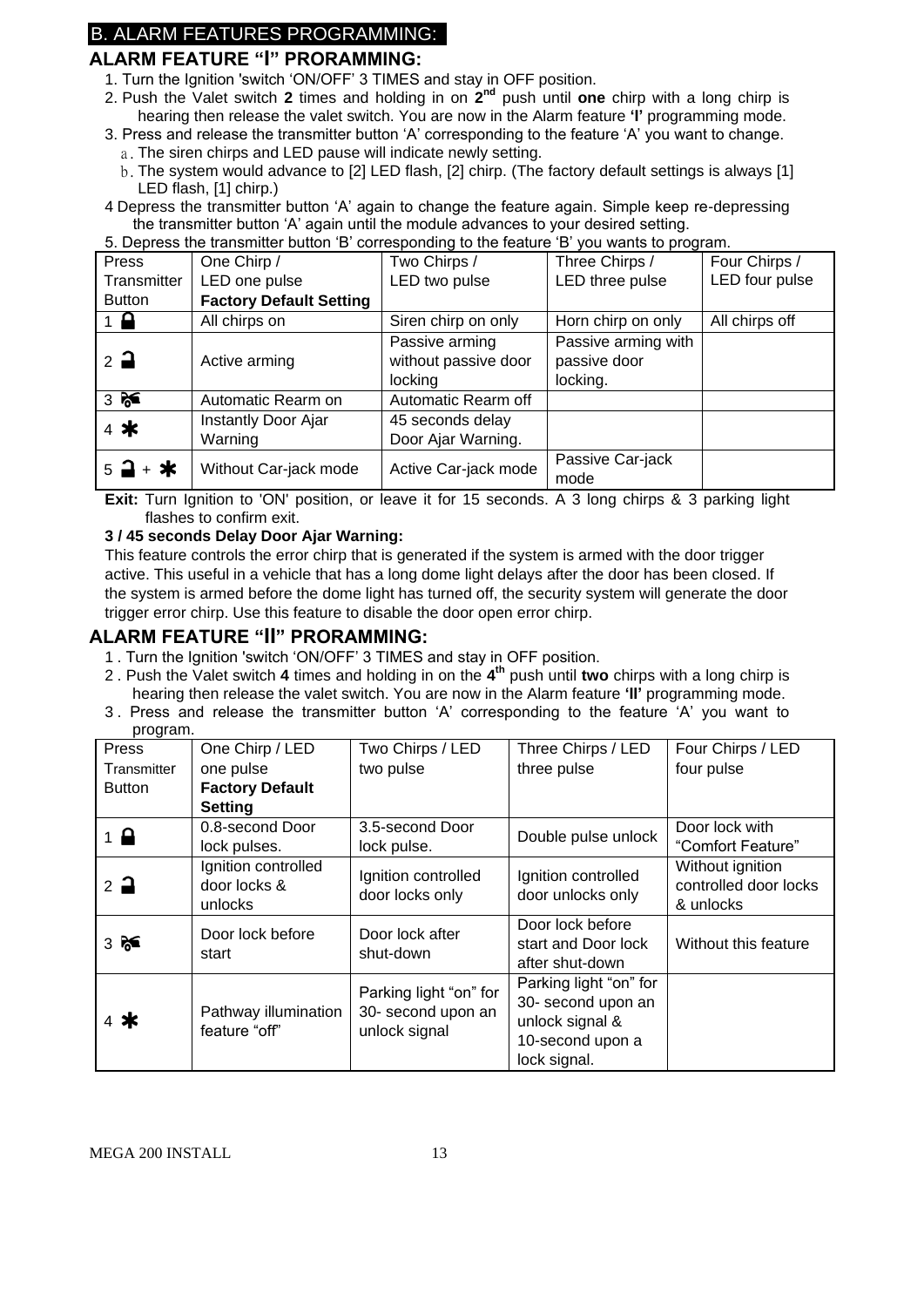| $5 - + *$                   | Disable the out of<br>range check.    | Enable the out of<br>range check   |  |
|-----------------------------|---------------------------------------|------------------------------------|--|
| $6$ $\rightarrow$ $\bullet$ | Override Without<br>Password Pin Code | Override With<br>Password Pin Code |  |

**Exit:** Turn Ignition to 'ON' position, or leave it for 15 seconds. A 3 long chirps & 3 parking light flashes to confirm exit.

#### **Comfort Feature:**

Some Vehicles have a special "COMFORT feature". When you lock the door with the key, you just have to keep on turning the key on the door about 5 or 7 seconds and the window will close directly.

If your vehicle with "COMFORT feature" and you wish the door being locked and the window being closed automatically at the same time by remote control, You can set the alarm feature **II-1** "with comfort feature".

## **Password Pin Code Setup:**

## **Enter:**

- 1. Turn the Ignition 'switch 'ON/OFF' 3 times and stay in OFF position.
- 2. Push the Valet switch **4** times and holding in on the **4 th** push until **two** chirps with a long chirp is hearing then release the valet switch. You are now in the Alarm feature **'II'** programming mode.
- 3. Press and release the transmitter  $\blacksquare$  and  $\blacktriangleright$  button at the same time twice, [2] LED flash, [2] siren/horn chirp to indicate your are in features "Password Pin Code Programming mode".
- 4. Within 5 seconds, begin to enter your chosen first 9ths digit by pressing and releasing the valet switch from 1 – 9 times.
- 5. Within 15 seconds of the last entered 9ths digit, turn the Ignition switch to "ON" position.
- 6. Within 15 seconds, enter your chosen second 9ths digit by pressing and releasing the valet switch from  $1 - 9$  times.
- 7. Finish by turning the ignition switch to "OFF" position.

If the new password code was accepted, the unit would report back the newly entered code, by flashing the LED, first indicating the first digit code has been memorized, pause and then the second digit code. The unit will report the new code three times with a one-second's pause between each code.

**Note:** If 15 seconds of inactivity expire, or if the ignition switch is turned "ON" for more then 5 seconds during of above steps, the unit will revert back to the last successfully stored code. [3] long chirps to confirm exit. Will revert to the last successfully stored code.

## **Delete Password Pin Code / Override Without Password Pin Code (Factory default setting):**

- 1. Turn the Ignition 'switch 'ON/OFF' 3 times and stay in OFF position.
- 2. Push the Valet switch **4** times and holding in on the **4 th** push until **two** chirps with a long chirp is hearing then release the valet switch. You are now in the Alarm feature **'II'** programming mode.
- 3. Within 15 seconds, press and hold the transmitter  $\Box$  and  $\bigstar$  button at the same time for 3 seconds. A one long chirps to confirm Deleted the Password Pin Code.

#### **Example: To program the Password Code 92, you would;**

- 1. Turn the Ignition 'switch 'ON/OFF' 3 times and stay in OFF position.
- 2. Push the valet switch **4** times and holding in on the **4 th** push until **two** chirps with a long chirp is hearing then release the valet switch. You are now in the Alarm feature **'II'** programming mode.
- 3. Press and release the transmitter  $\blacksquare$  and  $\clubsuit$  button at the same time twice, [2] LED flash, [2] siren/horn chirp to indicate your are in features "Password pin code programming mode".
- 4. Within 5 seconds, press and release the valet switch 9 times.
- 5. Within 15 seconds of the last entered 9ths digit, turn the Ignition Switch to "ON" position.
- 6. Within 15 seconds press and release the valet switch two times.
- 7. Turn the Ignition Switch to "OFF' position.

You will note the LED flashing nine times, pause and then flash two times, pause. This pattern will be repeated three times indicating the new code (92) has been accepted and stored in memory.

**Exit:** Press any button of the transmitter to exit the password pin set up mode.

## **ALARM FEATURE "III" PRORAMMING:**

- 1. Turn the Ignition 'switch 'ON/OFF' 3 TIMES and stay in OFF position.
- 2. Push the Valet switch **6** times and holding in on the **6 th** push until **three** chirps with a long chirp is hearing then release the valet switch. You are now in the Alarm feature 'III' programming mode.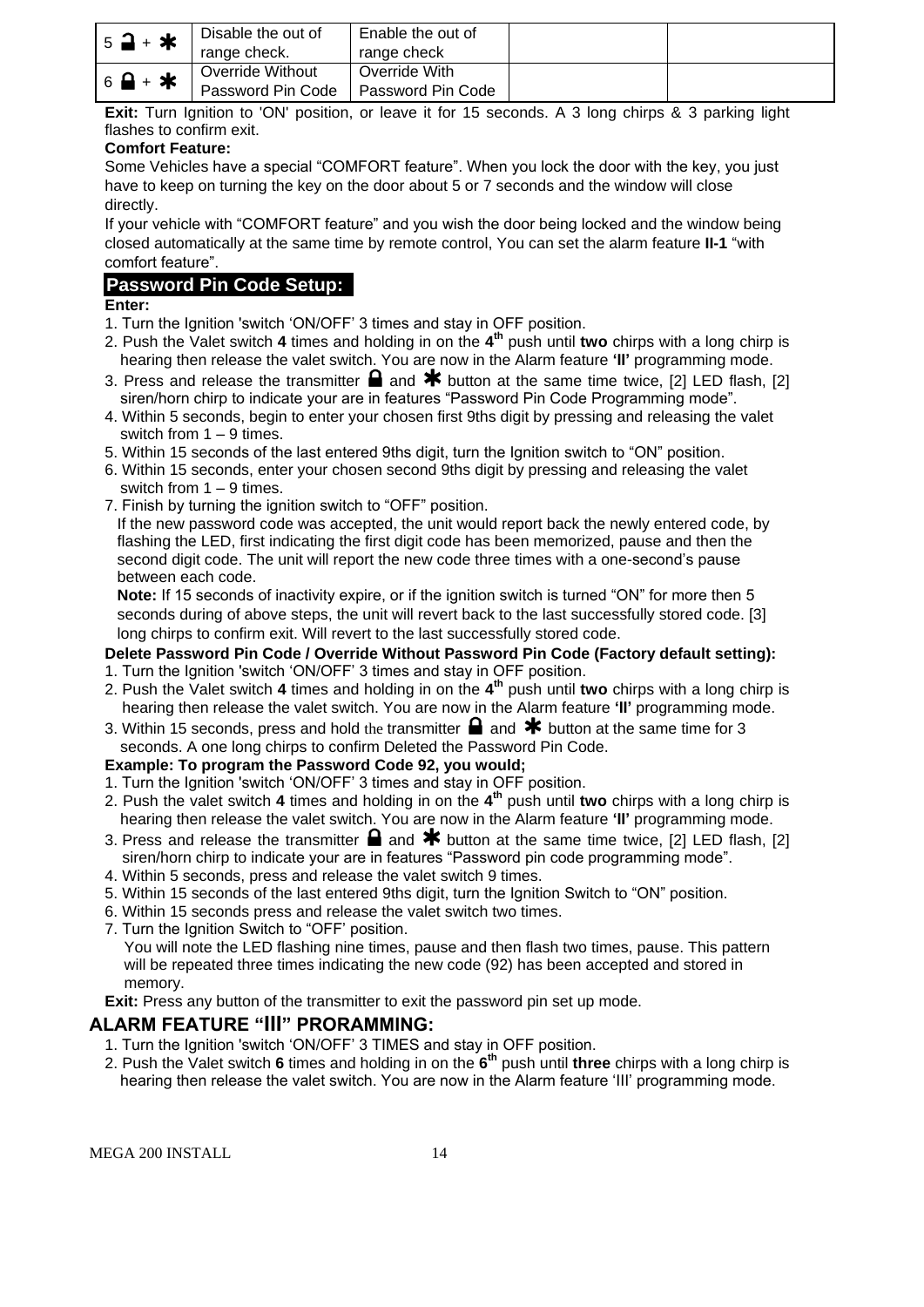| program.              |                        |                         |                            |                      |
|-----------------------|------------------------|-------------------------|----------------------------|----------------------|
| Press                 | One Chirp /            | Two Chirps /            | Three Chirps /             | Four Chirps /        |
| Transmitter           | LED one pulse          | LED two pulse           | LED three pulse            | LED four pulse       |
| <b>Button</b>         | <b>Factory Default</b> |                         |                            |                      |
|                       | <b>Setting</b>         |                         |                            |                      |
|                       | $H2/4$ Brown Wire =    | $H2/4$ Brown Wire =     |                            | $H2/4$ Brown Wire =  |
| $1 \nightharpoonup$   | <b>Constant Siren</b>  | 5-second pulse Siren    |                            |                      |
|                       | output                 | output                  |                            | Horn Output          |
|                       | $H5/1$ White Wire =    | $H5/1$ White Wire =     | $H5/1$ White Wire =        | $H5/1$ White Wire =  |
| $2\rightarrow$        |                        |                         | <b>Factory Security</b>    | <b>Ground Output</b> |
|                       | Dome light Output      | Horn Output             | <b>Rearm Signal Output</b> | During Start (Crank) |
|                       | $H5/5$ Pink Wire $=$   | $H5/5$ Pink Wire =      | $H5/5$ Pink Wire =         |                      |
| $3 \approx$           | 2-Step Door            | <b>Factory Security</b> | <b>Start Status (Shock</b> |                      |
|                       | <b>Unlock Output</b>   | Disarm Signal Output    | Sensor By-Pass             |                      |
|                       |                        |                         | Control) Output            |                      |
|                       |                        |                         | H5/3 Black / Green         | H5/3 Black / Green   |
|                       | H5/3 Black / Green     | H5/3 Black / Green      | Wire Channel 4             | Wire Channel 4       |
|                       | Wire Channel 4         | Wire Channel 4          | Output $=$                 | $Output =$           |
| Ж                     | Output $=$             | $Output =$              | Latched output and         | Timer programming    |
|                       | Momentary output       | Latched output          | reset with ignition        | (set to any interval |
|                       |                        |                         | "on"                       | between 1 second     |
|                       |                        |                         |                            | and 2 minutes.)      |
|                       | H7/4 White / Blue      | H7/4 White / Blue       | H7/4 White / Blue          |                      |
| + *<br>$5\rightarrow$ | $Wire =$               | $Wire =$                | $Wire =$                   |                      |
|                       | 1 pulse activate       | 2 pulse activate        | 3 pulse activate           |                      |

3. Press and release the transmitter button 'A' corresponding to the feature 'A' you want to program.

**Exit:** Turn Ignition to 'ON' position, or leave it for 15 seconds. A 3 long chirps & 3 parking light flashes to confirm exit.

**Ground Output During Start (Crank) =** This wire will provide a 200mA ground output while the starter output of the remote start unit is active. This output can be used to activate the Crank Low/Bulb Test wire found in some GM vehicles. This wire is also referred to as the ECM wake up wire in some vehicles.

#### **Channel 4 Timer Control Output Programming.**

- 1. Turn the Ignition 'switch 'ON/OFF' 3 TIMES and stay in OFF position.
- 2. Push the Valet switch **6** times and holding in on the **6 th** push until **three** chirps with a long chirp is hearing then release the valet switch. You are now in the Alarm feature **'III'** programming mode.
- 3. Press and release the transmitter  $*$  button 4 times, [4] LED flashes, [4] siren/horn chirps to indicate your are in features "Channel 4 Timer Programming mode".
- 4. Press and hold the valet switch, the timer will immediately start.
- 5. When the desired interval has passed, release the valet switch. One long chirp for confirmation.
- (Set to any interval between 1 second and 2 minutes)

#### **Note 1:**

If your built-in timer controls window/sunroof closure in your car DO NOT change the timer setting! This requires installer-only programming. Changing the value will adversely effect operation and may cause damage.

#### **Note 2:**

**Momentary output** = The momentary output selection will output a negative signal from the Channel 4 (5/6) output immediately when the channel 4 (5/6) button is pressed and will continue until the button is release.

**Latched output** = The latched output selection will output a negative signal as soon as the Channel 4 (5/6) button is pressed and will continue until the button is pressed again.

**Latched output / reset with ignition** = The latched / reset with ignition output selection operates just like the latched output but will reset or stop when the ignition is turned on.

## **REMOTE START FEATURE PROGRAM MODE**

## **START FEATURE "I" PRORAMMING:**

1. Turn the Ignition 'switch 'ON/OFF' 3 TIMES and stay in OFF position.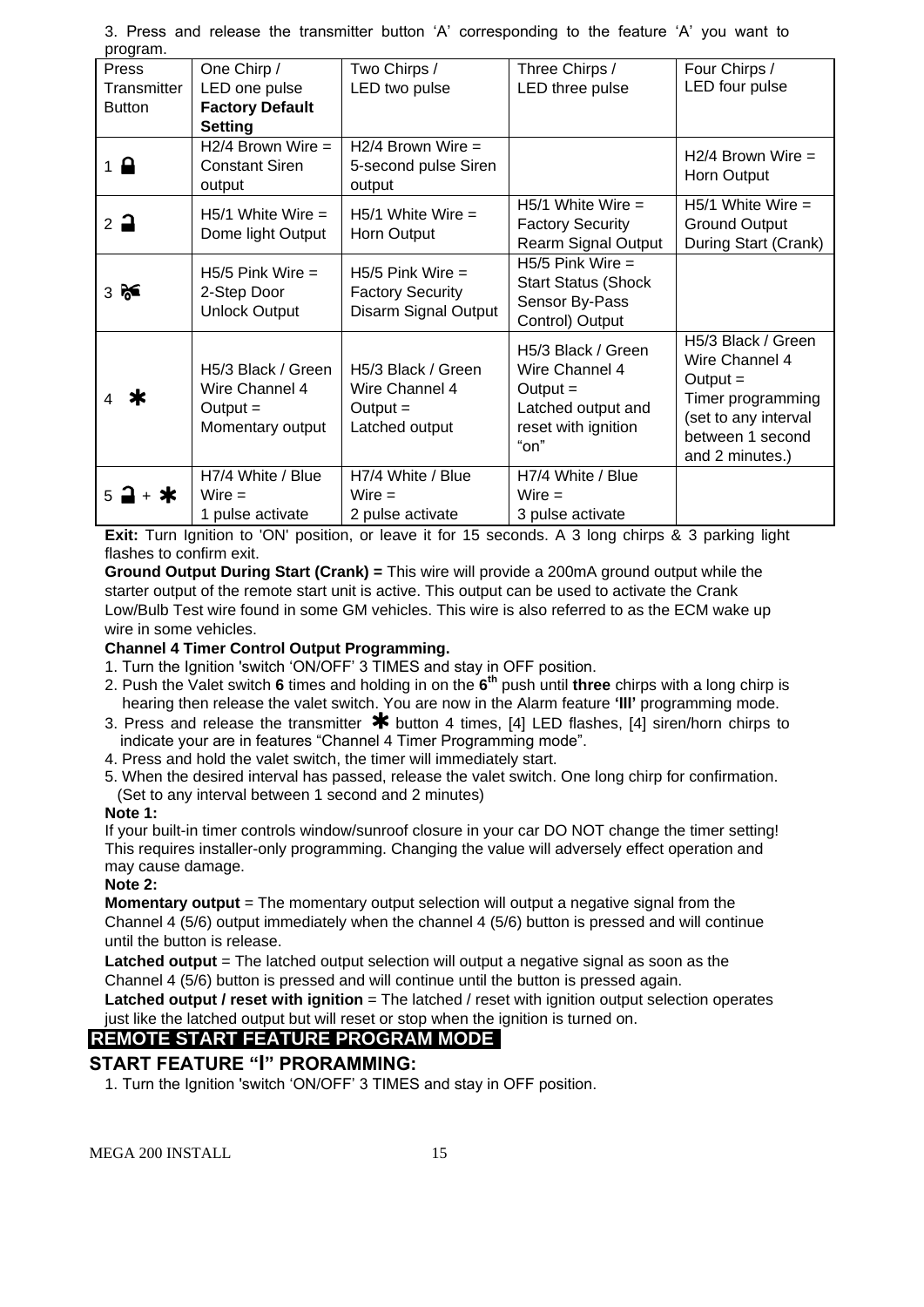- 2. Push the Valet switch **8** times and holding in on the **8 th** push until **four** chirps with a long chirp is hearing then release the valet switch. You are now in the Start feature **'I'** programming mode.
- 3. Press and release the transmitter button 'A' corresponding to the feature 'A' you want to

| program.                        |                                         |                                                                                       |                           |                                                |
|---------------------------------|-----------------------------------------|---------------------------------------------------------------------------------------|---------------------------|------------------------------------------------|
| Press                           | One Chirp /                             | Two Chirps /                                                                          | Three Chirps /            | Four Chirps /                                  |
| Transmitter                     | LED one pulse                           | LED two pulse                                                                         | LED three pulse           | LED four pulse                                 |
| <b>Button</b>                   | <b>Factory Default</b>                  |                                                                                       |                           |                                                |
|                                 | <b>Setting</b>                          |                                                                                       |                           |                                                |
|                                 |                                         | Diesel Engine and                                                                     | Diesel Engine and         | Diesel Engine and                              |
| $1 \nightharpoonup$             | Gasoline Engine                         | 10 seconds warn-up                                                                    | 15 seconds warn-up        | 20 seconds warn-up                             |
|                                 |                                         | timer                                                                                 | timer                     | timer                                          |
| $2$ $\rightarrow$               | 10 minutes run time                     | 20 minutes run time                                                                   | 30 minutes run time       | 5 minutes run time                             |
|                                 | Factory alarm                           |                                                                                       |                           |                                                |
| $3 \approx$                     | disarm with channel                     | Without this feature                                                                  |                           |                                                |
|                                 | $3$ on                                  |                                                                                       |                           |                                                |
| $4$ *                           | Constant parking                        | Flashing parking                                                                      |                           |                                                |
|                                 | light output                            | light output                                                                          |                           |                                                |
|                                 | Press $*$ - $*$                         | Press $\mathbf{a}$ + $\mathbf{\ast}$                                                  | Press $\bigstar$ button = |                                                |
|                                 | button = Activate                       | button = Activate                                                                     | <b>Activate Remote</b>    |                                                |
|                                 | Remote Start.                           | Remote Start.                                                                         | Start.                    |                                                |
|                                 |                                         | The Vehicle has                                                                       | The Vehicle has           |                                                |
|                                 |                                         | aftermarket Turbo                                                                     | aftermarket Turbo         | <b>Built-in Turbo Timer</b>                    |
|                                 |                                         | timer installed:                                                                      | timer installed:          | Control is Active:                             |
|                                 |                                         | The system Can be                                                                     | The system Can be         | Press $\mathbf{\supseteq}$ and $\mathbf{\ast}$ |
|                                 |                                         | Arm with the engine                                                                   | Arm with the engine       | buttons at the same                            |
|                                 | The Vehicle without                     | running and the                                                                       | running and the           | time to control                                |
|                                 | Turbo (The system<br>Cannot be Arm with | shock sensor will be                                                                  | shock sensor will be      | Engine running one                             |
| $6$ $\rightarrow$ $\rightarrow$ |                                         | bypass as long as                                                                     | bypass for three          | minute.                                        |
|                                 | the engine running)                     | the engine running.                                                                   | minutes                   |                                                |
|                                 |                                         | <b>Five chirps</b> = Built-in Turbo Timer Control is Active / Press $\blacksquare$    |                           |                                                |
|                                 |                                         | and $*$ buttons at the same time to control Engine running three                      |                           |                                                |
|                                 |                                         | minutes.                                                                              |                           |                                                |
|                                 |                                         | <b>Six chirps</b> = Built-in Turbo Timer Control is Active / Press $\blacksquare$ and |                           |                                                |
|                                 |                                         | <b>≭</b> buttons at the same time to control Engine running five                      |                           |                                                |
|                                 |                                         | minutes.                                                                              |                           |                                                |
| ⊒ + ≭<br>$\overline{7}$         | 3 Hour Time start                       | 2 Hour Time Start                                                                     |                           |                                                |

**Exit:** Turn Ignition to 'ON' position, or leave it for 15 seconds. A 3 long chirps & 3 parking light flashes to confirm exit.

## **SAFE START (Child safety mode)**

Factory defaults setting to press the  $*$  button twice to start the vehicle.

Programming this feature to eliminate an accidental remote start, when kids enter this transmitter, it requires the user presses the transmitter  $\blacksquare$  and  $\blacktriangleright$  buttons at the same time to start the vehicle.

## **START FEATURE "II" PRORAMMING:**

- 1. Turn the Ignition 'switch 'ON/OFF' 3 TIMES and stay in OFF position.
- 2. Push the Valet switch **10** times and holding in on the **10th** push until **five** chirps with a long chirp is hearing then release the valet switch. You are now in the Start feature **'II'** programming mode.
- 3. Press and release the transmitter button 'A' corresponding to the feature 'A' you want to program.

| Press<br>Transmitter<br><b>Button</b> | One Chirp /<br>LED one pulse<br><b>Factory Default</b><br><b>Setting</b>                  | Two Chirps /<br>LED two pulse     | Three Chirps /<br>LED three pulse    | Four Chirps /<br>LED four pulse |
|---------------------------------------|-------------------------------------------------------------------------------------------|-----------------------------------|--------------------------------------|---------------------------------|
| $1 \blacksquare$                      | Exit the programming mode. (3 long chirp & 3 parking light flashes to confirm this exit.) |                                   |                                      |                                 |
| $2 \frac{6}{9} + \frac{1}{9}$         | Engine Checking<br>TACH.                                                                  | <b>Engine Checking</b><br>Voltage | <b>Engine Checking</b><br><b>OFF</b> |                                 |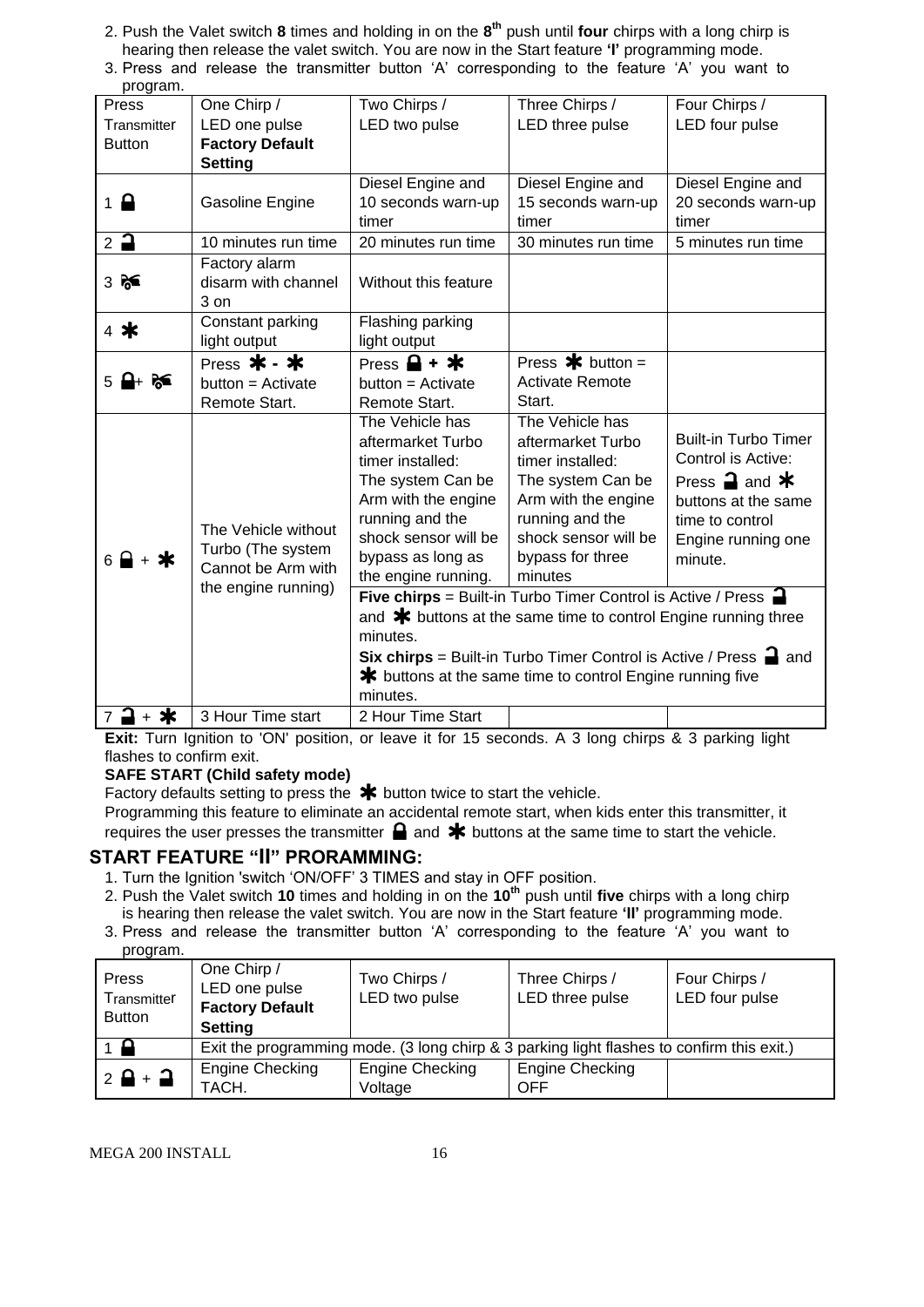|                               | RPM learning                                     |                                                              |                                                                      |  |  |
|-------------------------------|--------------------------------------------------|--------------------------------------------------------------|----------------------------------------------------------------------|--|--|
|                               |                                                  |                                                              | 0.8-second (2 chirps), 1.0-second (3 chirps), 1.2-second (4 chirps), |  |  |
| $\overline{3}$ $\overline{4}$ | <b>Start Timer:</b>                              |                                                              | 1.4-second (5 chirps), 1.6-second (6 chirps), 1.8-second (7 chirps), |  |  |
|                               | $0.6$ -second                                    | 2.0-second (8 chirps), 3.0-second (9 chirps), 4.0-second (10 |                                                                      |  |  |
|                               |                                                  | chirps),                                                     |                                                                      |  |  |
| $4$ $\approx$                 | Low check level                                  | Hi check level                                               |                                                                      |  |  |
| 5 米 - 米                       | Start / Stop the system for TESTING & ADJUSTMENT |                                                              |                                                                      |  |  |
| $6 - 4$                       | <b>Without Shock</b>                             | <b>With Shock Sensor</b>                                     |                                                                      |  |  |
|                               | sensor Test Mode                                 | <b>Test Mode</b>                                             |                                                                      |  |  |

**Exit:** Press the **a** button on the transmitter. A 3 long chirps & 3 parking light flashes to confirm exit.

## **ENGINE CHECKING TACH. / RPM LEARNING**

**Important Note:** You must program the "Tach Signal" before trying to remote start.

- 1. Turn the Ignition switch 'ON/OFF' **3** TIMES and stay in **OFF** position.
- 2. Push the Valet switch **10** times and holding in on the **10th** push until **five** chirps with a long chirp is hearing then release the valet switch.
- 3. Press and release the transmitter  $\blacksquare$  and  $\blacksquare$  buttons at the same time once to set the "Engine Checking TACH." [1] LED flash, [1] chirp to confirm this setting.
- 4. Press and release the transmitter **a** button once, [1] LED flash, [1] chirp to indicate the system in features "RPM Learning mode".
- 5. Start the vehicle with the key. (While the engine is running, the parking light & LED will flash, If do not, please check tachometer White/Red wire connection. **(H7/8)**
- 6. Press and hold the valet switch for 2 seconds until a long chirp and the LED light constant for two seconds. The RPM signal is learned.
- 7. Turns off the ignition switch to stop engine running.

Once you complete step 7, you can adjust and test "Check Level" as below:

## **CHECK LEVEL PROGRAMMING: (TEST and ADJUST)**

- 1. Press the  $*$  button twice on the transmitter to start the vehicle.
- 2. If everything goes well:
	- a. Press the  $\clubsuit$  button twice on the transmitter to stop engine running. You have been completed this programming successfully.
	- b. Press  $\blacksquare$  button on the transmitter to exit the program mode. There will be 3 long chirps & 3 parking light flashes for confirmation.
- 3. If the crank time is too short, (The engine did not successfully run before the starter quit cranking):
	- a. Press the  $*$  button on the transmitter to turn ignition lights "OFF".

Press  $\delta$  button on the transmitter to set proper "Check Level" to Hi position. [2] LED flashes, [2] chirps to confirm this setting

- b. Repeat the step  $1 4$ .
- 4. If the crank time is too long, (Engine is successfully running, while the starter is still cranking):
- a. Press the  $*$  button on the transmitter to stop engine running.

Press  $\mathcal{F}$  button on the transmitter to set proper " Check Level " to Low position. [1] LED flash, [1] chirp to confirm this setting

b. Repeat the step1 – 4.

## **ENGINE CHECKING VOLTAGE**

- **Important Note:** The "Check Level" for most vehicles would be set in "Hi Check Level**",** while in "Engine Check Voltage mode", the "Check Level" must be set at "HI" position first.
- 1. Turn the Ignition 'switch 'ON/OFF' 3 TIMES and stay in OFF position.
- 2. Push the Valet switch **10** times and holding in on the **10th** push until five chirps with a long chirp is hearing then release the valet switch.
- 3. Press the transmitter  $\Box$  and  $\Box$  buttons at the same time to set the "Engine Checking Voltage". [2] LED flashes, [2] chirps to confirm this setting.
- 4. Press button on the transmitter to set "**Check Level**" to **"HI"** position. [2] LED flashes, [2] chirps to confirm this setting.

Once you complete step 4, you can adjust and test "Start Timer" as below: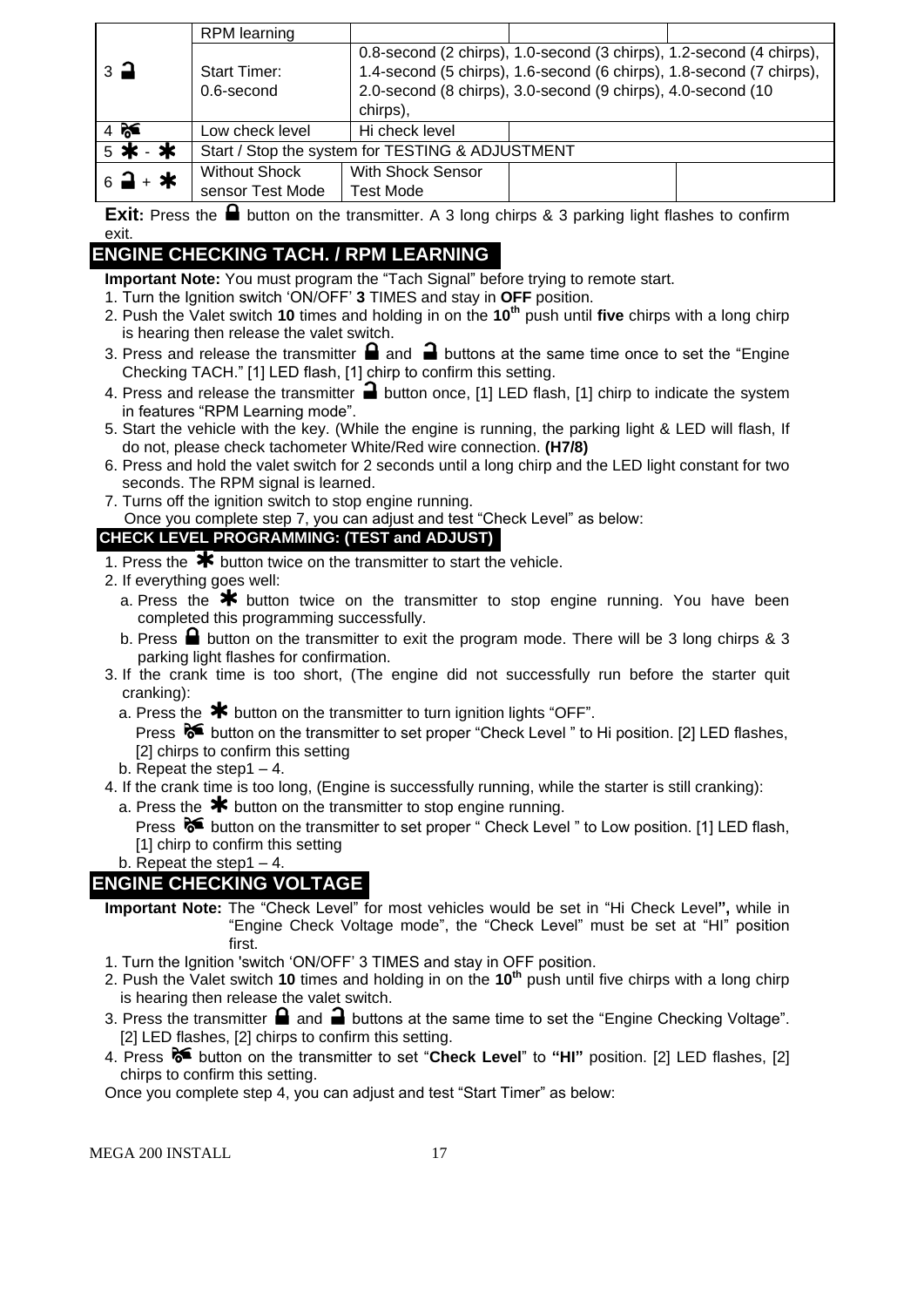## **START TIMER PROGRAMMING: (TEST and ADJUST)**

- 1. Press the  $\bigstar$  button twice on the transmitter to start the vehicle.
- 2. If everything go well, Wait for 20 seconds:
- a. If the engine still running.
	- I. Press the  $*$  button twice on the transmitter to stop engine running. You have been completed this programming successfully.
	- II. Press  $\blacksquare$  button on the transmitter to exit the program mode. There will be 3 long chirps & 3 parking light flashes for confirmation.
- b. If the engine shut down after the vehicle has been started.
	- I. Press the  $*$  button twice on the transmitter to turn ignition lights "OFF".
	- II. Press <sup>8€</sup> button on the transmitter to set "**Check Level**" to LOW position. [1] LED flash, [1] chirp to confirm this setting
	- III. Repeat the step1 $-2$ .
- 3. If the crank time is too long, (Engine is successfully running, while the starter is still cranking):
	- a. Press the  $*$  button twice on the transmitter to stop engine running.
	- b. Press  $\Box$  button on the transmitter to set proper "Start Timer". The chirp & LED pause will confirm this enter. (Decrease "Start Timer" is necessary.)
	- c. Repeat the step1 4.
- 4. If the crank time is too short, (The engine did not successfully run before the starter quit cranking):
	- a. Press the  $\mathbf{\divideontimes}$  button twice on the transmitter to turn ignition lights "OFF".
	- b. Press  $\blacksquare$  button on the transmitter to set proper "Start Timer". The chirp & LED pause will confirm this enter. (Increase "Start Timer " is necessary.)
	- c. Repeat the step1 4.

## **ENGINE CHECKING OFF**

- 1. Turn the Ignition 'switch 'ON/OFF' 3 TIMES and stay in OFF position.
- 2. Push the Valet switch **10** times and holding in on the **10th** push until **five** chirps with a long chirp is hearing then release the valet switch.
- 3. Press the transmitter  $\blacksquare$  and  $\blacksquare$  buttons at the same time to set the "Engine Checking Off". [3] LED flash, [3] chirp to confirm this setting
- Once you complete step 3, you can adjust and test "Start Timer" as below:

## **START TIMER PROGRAMMING: (TEST and ADJUST)**

- 1. Press the  $\overline{\mathbf{*}}$  button twice on the transmitter to start the vehicle.
- 2. If everything goes well:
	- a. Press the  $*$  button twice on the transmitter to stop engine running. You have been completed this programming successfully.
	- b. Press  $\blacksquare$  button on the transmitter to exit the program mode. There will be 3 long chirps & 3 parking light flashes for confirmation.
- 3. If the crank time is too long, (Engine is successfully running, while the starter is still cranking):
	- a. Press the  $\bigstar$  button twice on the transmitter to stop engine running.
	- b. Press the  $\blacksquare$  button on the transmitter to set proper "Start Timer". The chirp & LED pause will confirm this enter. (Decrease "Start Timer" is necessary.)
	- c. Repeat the step  $1 4$ .
- 4. If the crank time is too short, (The engine did not successfully run before the starter quit cranking):
	- a. Press the  $\bigstar$  button twice on the transmitter to turn ignition lights "OFF"
	- b. Press  $\triangleq$  button on the transmitter to set proper "Start Timer". The chirp & LED pause will confirm this enter. (Increase "Start Timer " is necessary.)
	- c. Repeat the step1 $-4$ .

## **TEST AND ADJUST THE SHOCK SENSOR:**

The control module has built-in a two stage shock sensor. You can use "Test Mode" to test and adjust the shock sensor sensitivity.

- 1. Turn the Ignition 'switch 'ON/OFF' 3 TIMES and stay in OFF position.
- 2. Push the Valet switch **10** times and holding in on the **10th** push until five chirps with a long chirp is hearing then release the valet switch.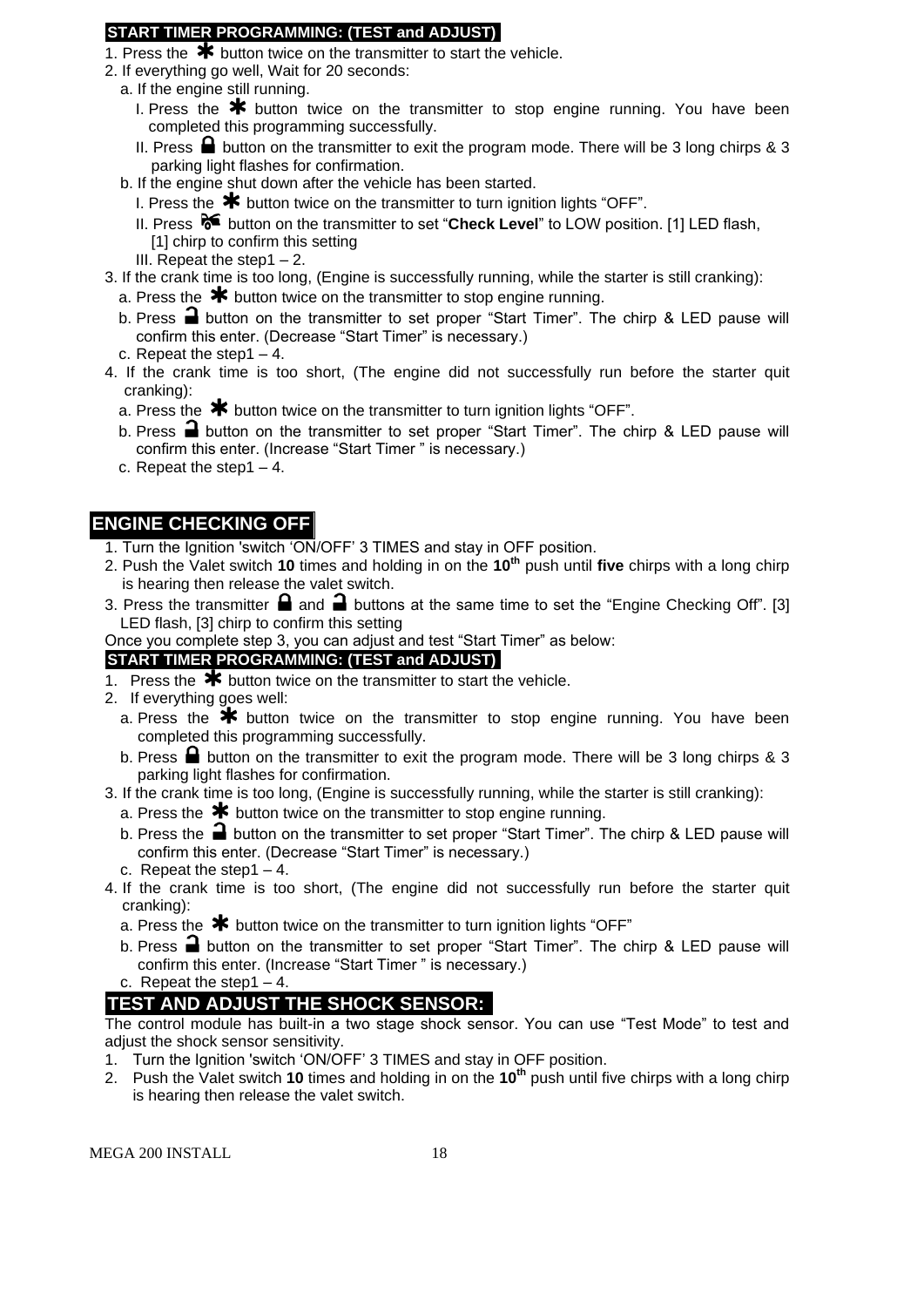- 3. Press the **a** button and  $\mathbf{\textbf{*}}$  button at the same time on the transmitter to enter the Shock Sensor Test mode, there will be a chirp confirmation for you to test shock sensor.
- 4. A light impact to the vehicle will activate the warn-away (first stage shock sensor/ **Zone 1**), system will emit a short chirp.
- 5. A more forceful impact will activate the full alarm (second stage shock sensor / **Zone 4**), system will emit a long chirp.
- 6. Continue to test the shock sensor until reach the proper sensitivity.
- **NOTE:** Using a small screwdriver gently turns the adjustment screw
- 1. Turn the sensitivity adjustment screw to the " **–** " (anti-clockwise) direction for decreasing the sensitivity.
- 2. Turn the sensitivity adjustment screw to the " **+** " (clockwise) direction for increasing the sensitivity.

**Exit:** Press the **b**utton on the transmitter. 3 long chirps & 3 parking light flashes to confirm exit. **RETURN TO FACTORY DEFAULT SETTING:**

- 1. Turn the ignition ON then OFF 3 TIMES and stay in OFF position.
- 2. Push the Valet switch **12** times and holding in on the **12th** push until **six** chirps with a long chirp is hearing then release the valet switch. You are now in the "Return To Factory Default Setting" programming mode.

#### **ALARM FEATURE ALL RETURNS TO FACTORY DEFAULT SETTING:**

1. Press and hold the  $\blacksquare$  and  $\blacklozenge \blacklozenge$  buttons on the transmitter together for 5 seconds, there will be a confirmation six chirp with 3 long chirp to confirm the system "Alarm Feature I & II & III Programming all returns to factory default setting.

#### **START FEATURE ALL RETURNS TO FACTORY DEFAULT SETTING:**

1. Press the  $\delta$  first, within 3 seconds press and hold the **a** and  $\delta$  buttons on the transmitter together for 5 seconds, there will be a confirmation six chirp with 3 long chirp to confirm the system "Start Feature I & II Programming all returns to factory default setting.

## **SHUTDOWN DIAGNOSTICS**

The unit has the ability to report the cause of the last shutdown of the remote start system.

- 1. Turn the Ignition 'switch to 'ON position.
- 2. Press the  $\delta$  button on the transmitter.
- 3. The LED will now report the last system shutdown by flashing for 3 cycles in the following grouped patterns:

| <b>LED</b><br><b>Flashes</b> | Shutdown Mode                                                        |                                                                                                                                                                                    |  |  |
|------------------------------|----------------------------------------------------------------------|------------------------------------------------------------------------------------------------------------------------------------------------------------------------------------|--|--|
|                              | (-) Safety Shutdown input (Hood)or                                   | 1. Close the hood.<br>2. Check H7/5 White/ Black wire connection.                                                                                                                  |  |  |
| 2                            | (+) Safety Shutdown input (Brake)<br>or Hand Brake (if installed) or | 1. Set the Hand Brake (if installed)<br>2. Check H7/7 White/ Violet wire connection.                                                                                               |  |  |
|                              | Neutral Safety Switch input fail                                     | 3. Move the Enable Toggle Switch to "ON"<br>position. (If installed.)<br>4. Move the gear selector to "Park"/ "NEUTRAL"<br>position.<br>5. Check H7/6 Black/White wire connection. |  |  |
|                              | No RPM (Engine Checking TACH.) or                                    | Check H7/8 White/Red wire connection                                                                                                                                               |  |  |
| 3                            | Checking<br>Voltage.<br>(Engine<br>Low<br>Voltage.                   | Program the "Check Level" from<br>"Hi Check Level" to "Low Check Level"                                                                                                            |  |  |
| 5                            | Over-rev                                                             |                                                                                                                                                                                    |  |  |
| 6                            | System timed out                                                     |                                                                                                                                                                                    |  |  |
| $\overline{7}$               | Transmitter                                                          |                                                                                                                                                                                    |  |  |
| 8                            | Tach. Signal has not been learned                                    | (Start Feature $II - 2/3$ )<br>Re-learning the RPM                                                                                                                                 |  |  |
|                              | <b>TESTING YOUR INSTALLATION:</b>                                    |                                                                                                                                                                                    |  |  |

**Caution!!** The follow procedure must be performed after the installation of the Remote Start Device. It is the responsibility of the installing technician to complete these tests. Failure to test the unit in the following manner may result in personal injury, property damage, or both.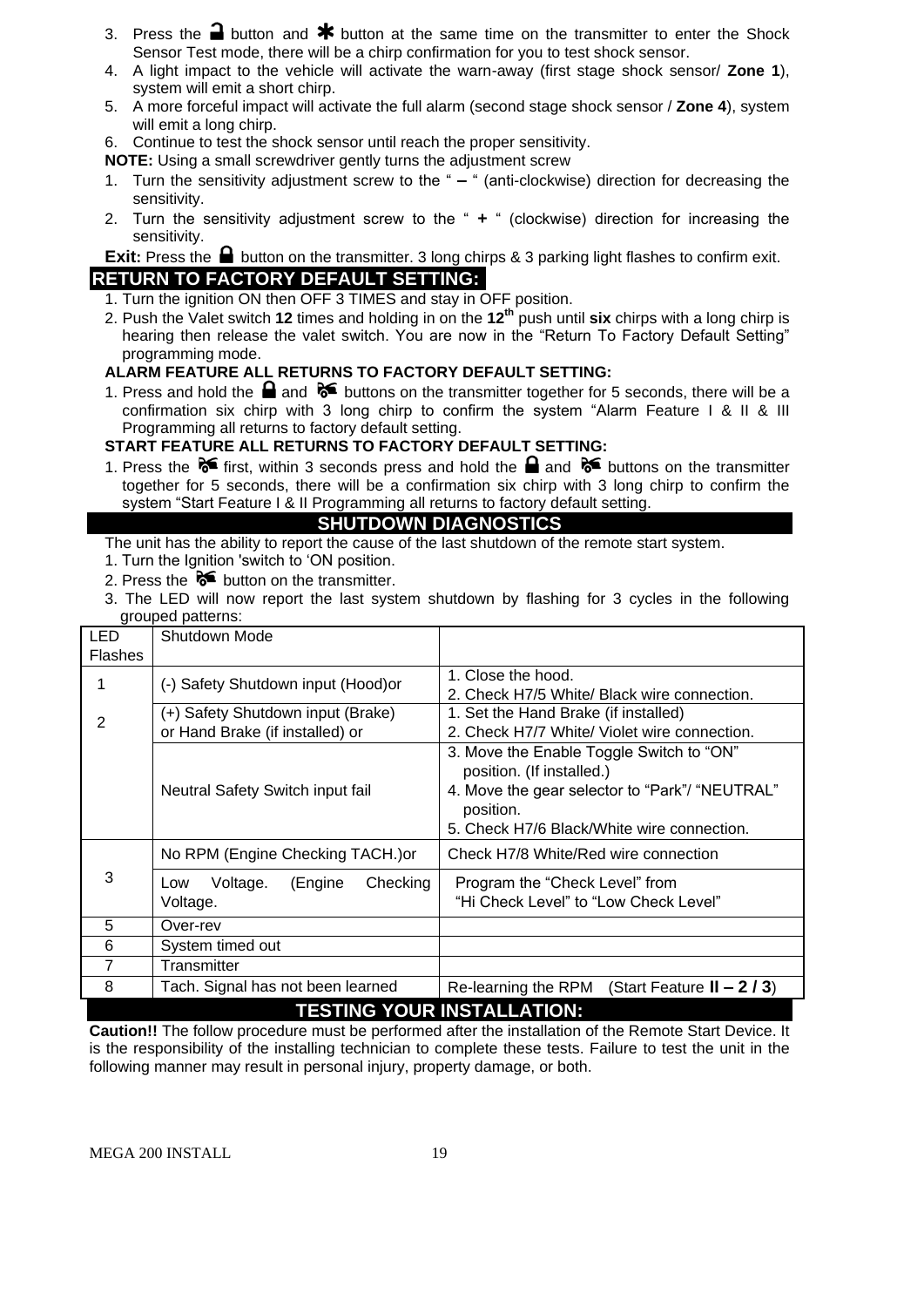- 1. Test the BRAKE shutdown circuit: With the vehicle in park (P), start the vehicle using the remote transmitter, Once the engine is running, press the brake pedal. The vehicle should shut down immediately. If the vehicle continues to run, check the brake circuit WHITE/ VIOLET wire (H7/7) connection.
- 2. Test the HOOD PIN shutdown circuit: Start the vehicle using the remote transmitter, Once the engine is running, pull the hood release and raise the hood. The vehicle should shut down immediately. If the vehicle continues to run, check the hood pin WHITE/ BLACK wire (H7/5) connection.

#### **3. NEUTRAL START SAFETY TEST:**

- 1. Set the vehicle parking brake.
- 2. Block the drive wheels to prevent vehicle movement.
- 3. Sitting in the vehicle, turn the ignition switch to "ON" or "RUN" position. But do not start the engine.
- 4. Step on the brake pedal and shift the gear selector into "DRIVE" (D).
- 5. Put your foot over the brake pedal but do not press down on it. Be ready to step on the brake to shut down the Remote Start Device.
- 6. Start the vehicle using remote transmitter.
	- a. If the starter does not engage, the test is complete.
	- b. If the starter engages, immediately step on the brake pedal to shut down the system, recheck your VIOLET wire (H1/1 starter output wire) connection. The heavy gauge VIOLET wire must be connected to the ignition switch side of the Neutral Start Switch. If the vehicle you are working on does not have an Electrical Neutral Safety Switch, it will be necessary to reconfigure the Remote Starts Wiring to accommodate this vehicle. The information concerning the Mechanical Neutral Safety Switch provided below will help you to determine if the vehicle you are working on has this type of safety switch and will provide alternate wiring methods to accommodate this situation.

#### **MECHANICAL NEUTRAL SAFETY SWITCH CONSIDERATIONS:**

Mechanical neutral safety switch configurations differ slightly in that they do not offer the same level of safety when installing a remote start device. Often when the ignition switch is turned off while the gear selector is in any position other than park or neutral, the mechanical function will not allow the key to be turned to the start position or be removed from the ignition cylinder. This configuration prevents mechanical operation while the vehicle is in gear but offers no consideration for electrical operation. Because of this potential problem, this installation requires the additional connection of a safety wire from the remote start device to the vehicle PARK/NEUTRAL ECM input or the vehicle key in sensor. This connection will prevent remote start operation if the key is left in the ignition switch regardless of the gear selector position.

#### **PARK/NEUTRAL ECM INPUT:**

The Park/Neutral ECM input is the preferred method of installation. This not only maintains the integrity of the factory circuit, it is also the easiest to install, providing the vehicle you are working on has this ECM input.

The installation required for this application (shown below), indicates in the slight reconfiguration of the control switch wiring. Shown is a typical GM Park/Neutral ECM input circuit. To connect the Remote Start unit to the GM Park/Neutral ECM input:

- 1. Locate the Orange/Black reference wire in the "C2" connector found at the ECM in GM B Body vehicles or, locate the equivalent reference wire in the vehicle you are installing the Remote Start Unit in.
- 2. Connect the BLACK/WHITE Neutral Safety Switch wire (H7/6) to this reference wire.

NOTE: If the optional remote starts enable toggle switch is installed, connect the one side the enable switch to this reference wire and connect the other side of the enable switch to the BLACK/WHITE Neutral Safety Switch wire (H7/6) of the Remote Start unit.

The reference diagram below shows a typical GM B Body ECM reference wire and how it is to be connected to the Remote Start Unit.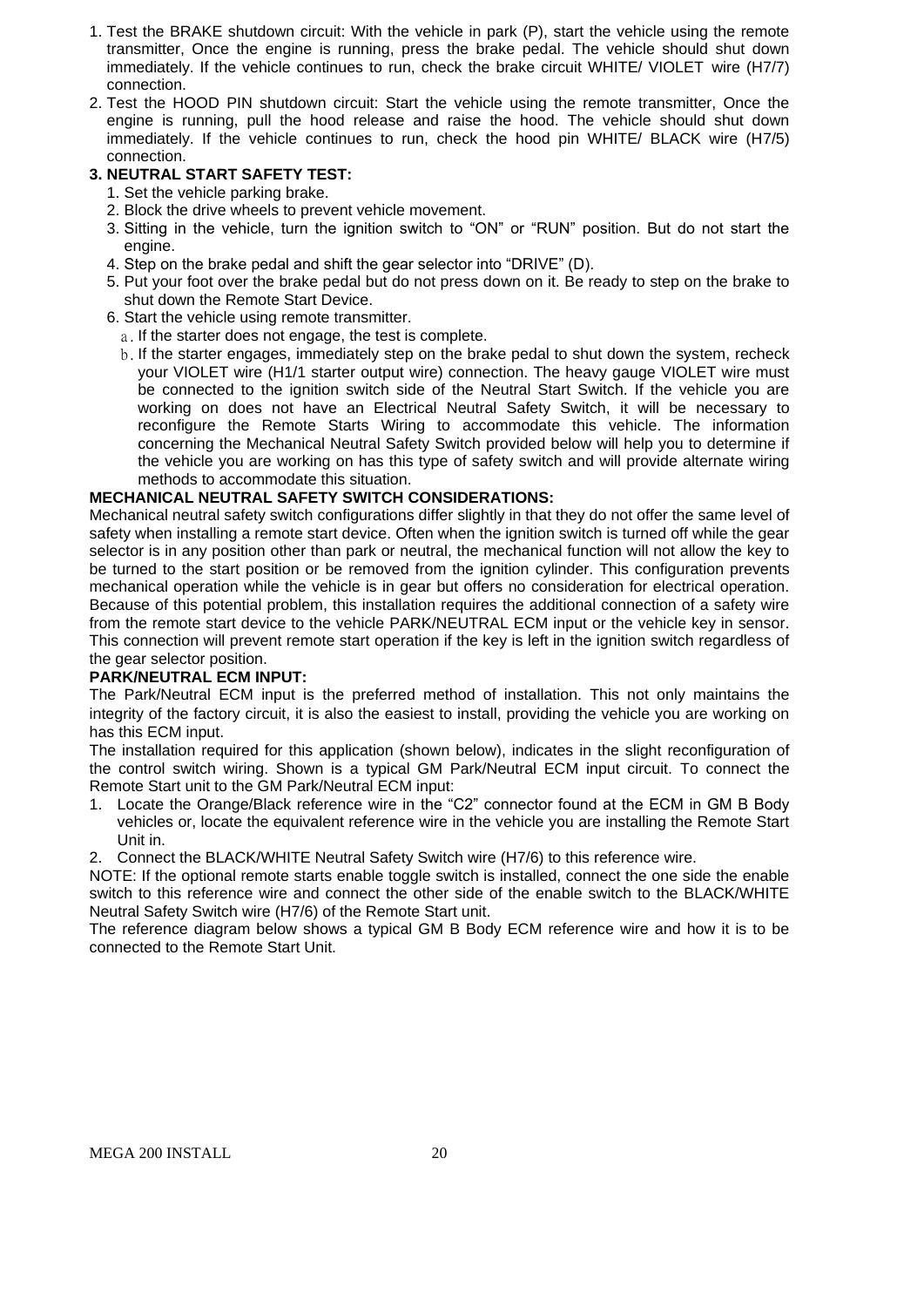

#### **KEY IN SENSOR CIRCUITS:**

If the vehicle you are working on does not have or you cannot locate the ECM reference wire, there are two alternatives available. Although not preferred, the vehicle Key In Sensor may be reconfigured to allow a margin of safety and will prevent the vehicle with a Mechanical Neutral Start Switch from starting in gear.

WE ADVISES THAT YOU MAINTAIN THE FACTORY CIRCUIT WHENEVER POSSIBLE. The following two circuits may be used only if the above circuit is not available.

**NOTE:** When completing an installation using either of the following key in sensor circuits, if the operator inserts the ignition key while the vehicle is running under the control of the Remote Start, the vehicle will shut down. This must be explained to the operator as it is in contrast to the normal operation of a vehicle utilizing an electrical neutral start switch and is inconsistent with the operators manual.

Additional information concerning Key in Sensor methods 1&2 are listed below and should be reviewed before considering either alternative.

Method 1 will allow the safety required for the remote start unit and prevent the vehicle from starting while in any gear other than Park or Neutral while the key is in the ignition cylinder however, if the key is left in the ignition switch and the door is left opened, the added relay will be energized causing a 150mA drain on the battery.

Method 2 will allow the safety required for the remote start unit and prevent the vehicle from starting while in any gear other than Park or Neutral while the key is in the ignition cylinder however, the original factory key in chime module will not alert the owner that the key has been left in the ignition switch. In addition, this may also effect other warning tones such as the light on reminder.

These situations should be carefully considered before altering the vehicle's wiring and must be fully explained to the consumer.

#### **METHOD 1**



To connect to the key in sensor as shown in method 1:

A. Locate the control wire that connects the drivers door pin switch to the key in sensor switch.

- B. Cut this wire and connect the ignition cylinder side to chassis ground.
- C. Locate the key in sensor switch wire that connects the chime module to the ignition cylinder.
- D. Cut this wire and connect the ignition cylinder side to terminal 30 of a P&B VF45F11 or equivalent relay.
- E. Connect the cathode (striped) side of a 4003 series diode to this same wire, and connect the (non striped) side to the negative safely input wire (WHITE/ BLACK) (H7/5) of the Remote Start Unit.
- F. Connect terminal 86 of the relay to a fused + 12 volt constant battery source.
- G. Connect terminal 87 of the relay to the Chime Module side of the previously cut wire in step D.
- H. Connect terminal 85 of the relay to the Drivers Door side of the pin switch wire previously cut in step B.

**Note:** A second 4003 series diode may be required to maintain the integrity of the hood open, shut down circuit. If this is the case, it must be installed as shown in the diagram above. The anode (Non Stripped) side must be connected to the WHITE/ BLACK wire (H7/5) of the Remote Start Unit. The cathode (Striped) side must be connected to the hood pin switch.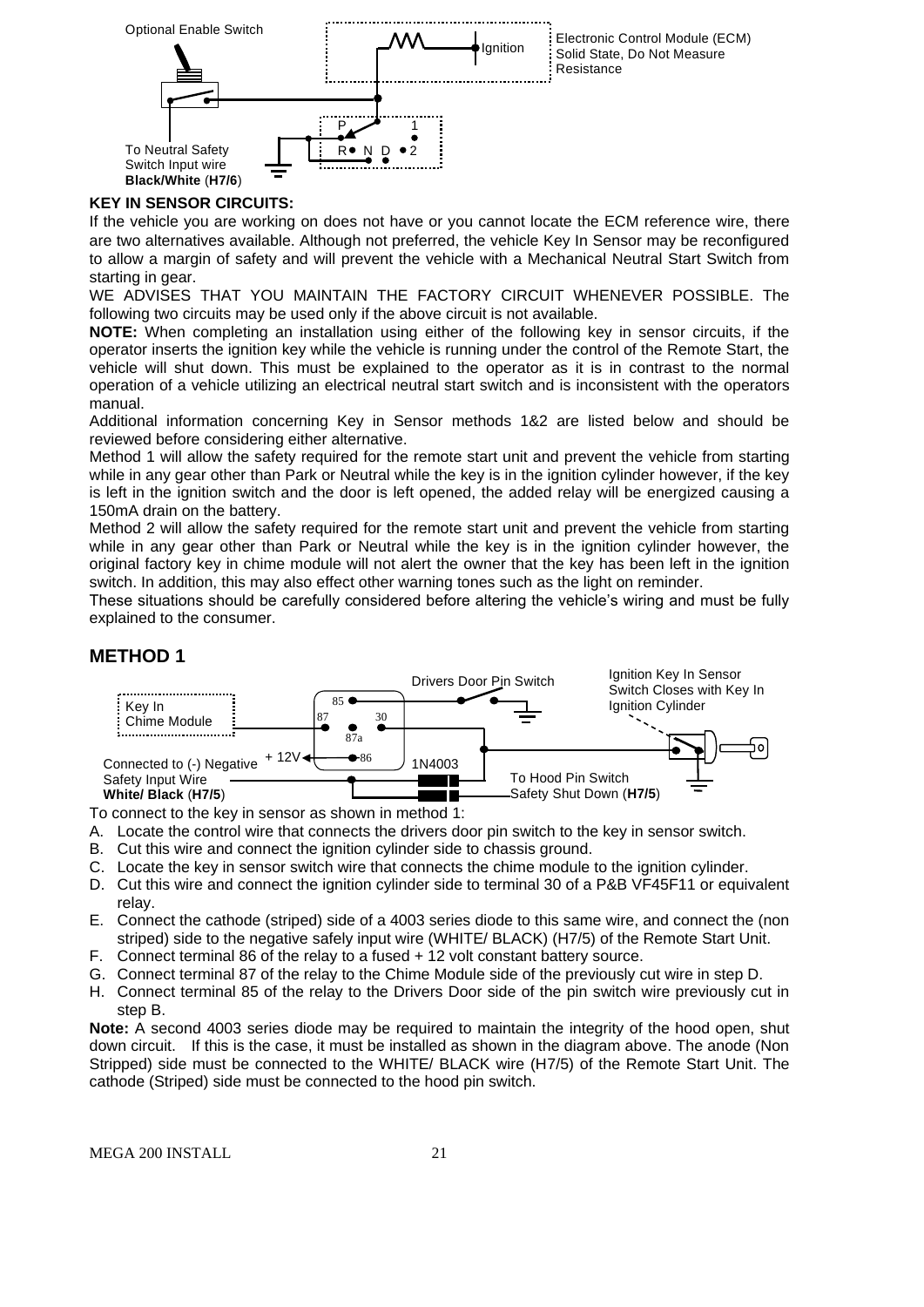## **METHOD 2**



To connect to the key in sensor circuit as shown for method 2:

- A. Locate the control wire that connects the drivers door pin switch to the key in sensor switch.
- B. Cut this wire and connect the ignition cylinder side to chassis ground.
- C. Locate the key in sensor switch wire that connects the chime module to the ignition cylinder.
- D. Cut this wire and connect the ignition cylinder side to the Remote Start Negative Safety Shut down wire WHITE/ BLACK (H7/5), using a 4003 series diode as shown above.

**Note:** A second 4003 series diode may be required to maintain the integrity of the hood open, shut down circuit. If this is the case, it must be installed as shown in the diagram above. The anode (Non Striped) side must be connected to the WHITE/ BLACK wire (H7/5) of the Remote Start Unit. The cathode (Striped) side must be connected to the hood pin switch.

AFTER THE CONNECTION OF THE NEUTRAL START SAFETY WIRE AS INDICATED IN ANY OF THE PREVIUOS ALTERNATE CONFIGURATINS, THIS CIRCUIT MUST BE TESTED FOR OPERATION.

Retest by following the steps outlined in the NEUTRAL START SAFETY TEST shown in this manual.

This device complies with part 15 of the FCC rules. Operation is subject to the following two conditions.

(1) This device may not cause harmful interference, and

(2) This device must accept any interference received, including interference that may cause undesired operation.